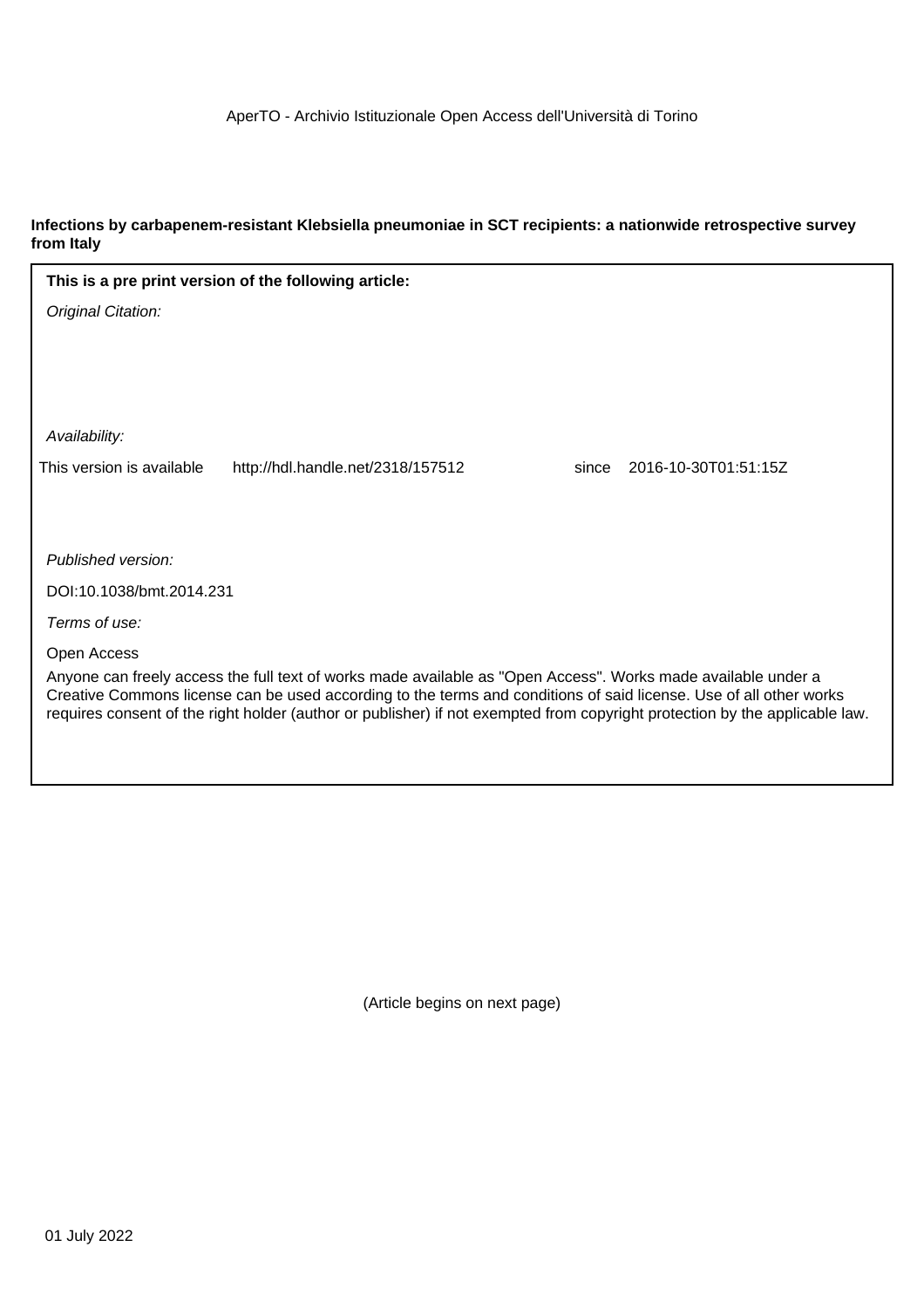

# UNIVERSITÀ DEGLI STUDI DI TORINO

This is an author version of the contribution published on: *Questa è la versione dell'autore dell'opera: [Bone Marrow Transplant. 2015 Feb;50(2):282-8. doi: 10.1038/bmt.2014.231. Epub 2014 Oct 13]*

The definitive version is available at:

La versione definitiva è disponibile alla URL: *http://www.nature.com.offcampus.dam.unito.it/bmt/journal/v50/n2/full/bmt20142 31a.html*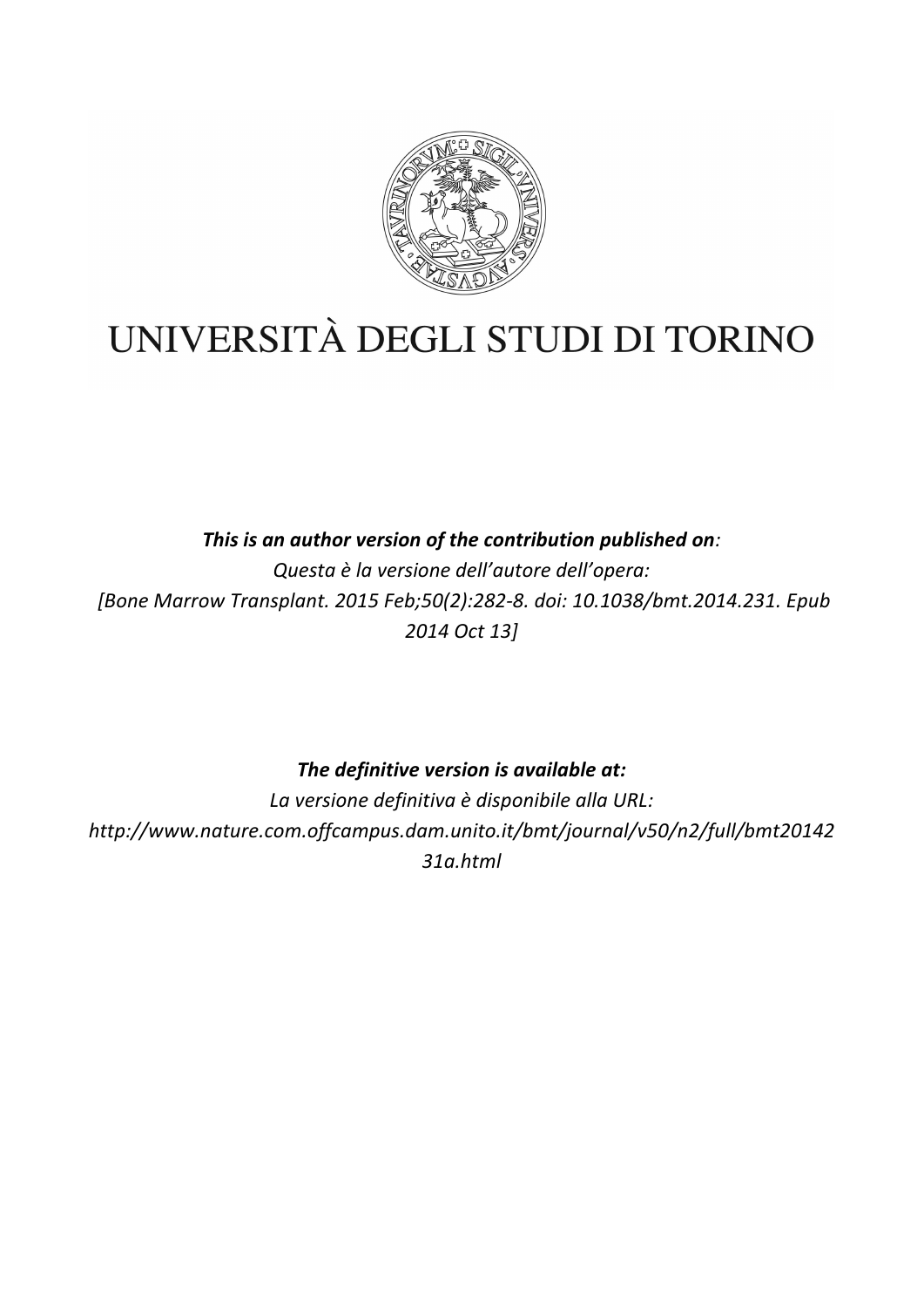# **Infections by carbapenem-resistant** *Klebiella pneumoniae* **in stem cell transplant recipients: a**

#### **nationwide retrospective survey from Italy**

Corrado Girmenia<sup>1</sup>, Gian Maria Rossolini<sup>2-4</sup>, Alfonso Piciocchi<sup>5</sup>, Alice Bertaina<sup>6</sup>, Giovanni Pisapia<sup>7</sup>, Domenico Pastore<sup>8</sup>, Simona Sica<sup>9</sup>, Alessandro Severino<sup>10</sup>, Laura Cudillo<sup>11</sup>, Fabio Ciceri<sup>12</sup>, Rosanna Scimè<sup>13</sup>, Claudio Viscoli<sup>14</sup>, Alessandro Rambaldi<sup>15</sup>, for the Gruppo Italiano Trapianto di Midollo Osseo (GITMO).

1. Dipartimento di Ematologia, Oncologia, Anatomia Patologica e Medicina Rigenerativa, Azienda Policlinico Umberto I, Sapienza University of Rome, Rome

- 2. Dipartimento di Biotecnologie Mediche, Università di Siena
- 3. Dipartimento di Medicina Sperimentale e Clinica, Università di Firenze
- 4. SOD Microbiologia e Virologia, Azienda Ospedaliera Universitaria Careggi, Firenze
- 5. Fondazione GIMEMA (Gruppo Italiano Malattie EMatologiche dell'Adulto), Rome
- 6. Unità Operativa di Oncoematologia, Ospedale pediatrico Bambino Gesù, Rome
- 7. Divisione di Ematologia con Unità di Trapianto di Midollo- Ospedale S.G. Moscati Taranto
- 8. Sezione di Ematologia, Dipartimento di Emergenza e Trapianto d'Organo, University of Bari
- 9. Divisione di Ematologia- Istituto di Ematologia, Policlinico A. Gemelli, Università Cattolica S. Cuore, Rome
- 10. UOC di Ematologia e Trapianti di Cellule Staminali, Az. Osp. S.Camillo-Forlanini, Rome
- 11. Fondazione Policlinico Tor Vergata, Unità di Trapianto Cellule Staminali, University Tor Vergata, Rome
- 12. Unità operative di Ematologia e trapianto Midollo Osseo, Ospedale San Raffaele, Milan
- 13. UOC di Ematologia, A.O. Ospedali Riuniti Villa Sofia-Cervello, Palermo
- 14. Dipartimento di Malattie Infettive, IRCCS S. Martino University Hospital IST, Genoa
- 15. Divisione di Ematologia, Azienda Ospedaliera Papa Giovanni XXIII, Bergamo

Corresponding Author: Corrado Girmenia Dipartimento di Ematologia, Oncologia, Anatomia Patologica e Medicina Rigenerativa, Azienda Policlinico Umberto I, Sapienza University of Rome Via Benevento 8, 00161 Roma, Italy E-mail: girmenia@bce.uniroma1.it Fax: 0039-06-44241984

Financial disclosure statement: no disclosures for all authors. The study was directly conducted by GITMO and was not supported by any funds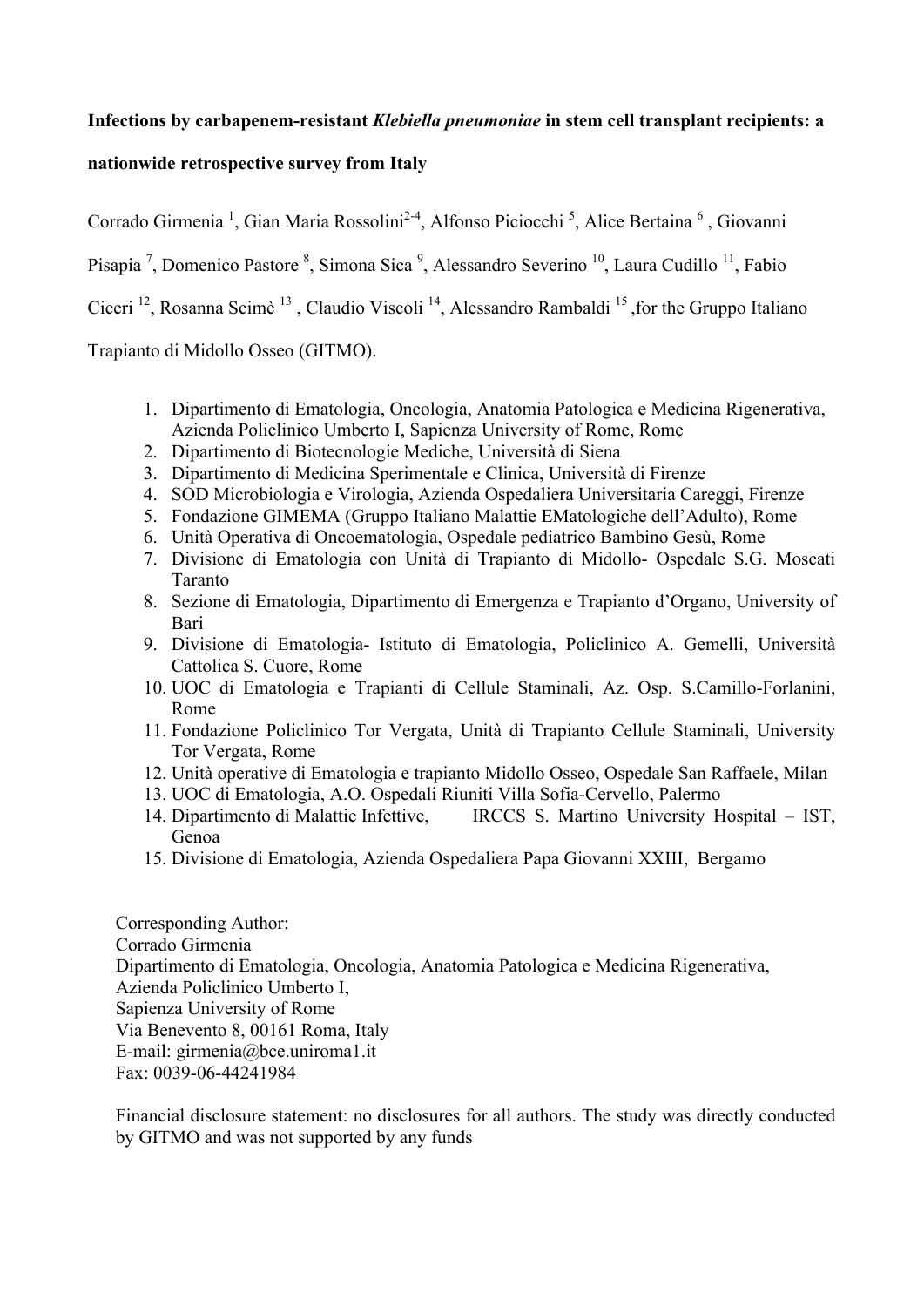#### **Summary**

*Background*. Infections by carbapenem-resistant *Klebsiella pneumoniae* (CRKp) may represent a challenging problem in stem cell transplant (SCT) recipients. However, little is known on their epidemiological and prognostic impact.

*Methods*. A retrospective survey ( January 2010- July 2013) involving 52 Italian transplant centers was performed to assess the epidemiology of CRKp infections in autologous and allogeneic SCT and to analyze the factors associated to survival in patients with post-transplant CRKp infection.

*Findings*. Cases of CRKp infection were reported in 22% of autologous and in 61% of allogeneic SCT centers. CRKp infections were documented in 26 autologous and 87 allogeneic SCTs, with an incidence of 0.4% (from 0.1% in 2010 to 0.7% in 2013) and 2% (from 0.4% in 2010 to 2.9% in 2013) ,respectively. A CRKp colonization documented before or after transplant was followed by a post transplant infection in 27.9% of autologous and 28.8% of allogeneic SCT patients. The overall mortality rate was 16% in autologous and 70.1% in allogeneic SCT patients with CRKp infection. A CRKp infection documented before transplant (HR  $0.33$ ,  $95\%$  CI  $0.15 - 0.74$ ; p=0.007) and a not adequate first line antibiotic therapy (HR 2.67, 95% CI 1.43 – 4.99;  $p=0.002$ ) were independent factors associated with an increased mortality in allogeneic SCT patients. *Interpretation*. Our study shows dramatic findings of CRKp infections in SCT patients in Italy particularly after allogeneic SCT. The detection of carriers to implement isolation measures, and the definition of early, active therapeutic strategies represent critical aspects of the management of CRKp infections after SCT.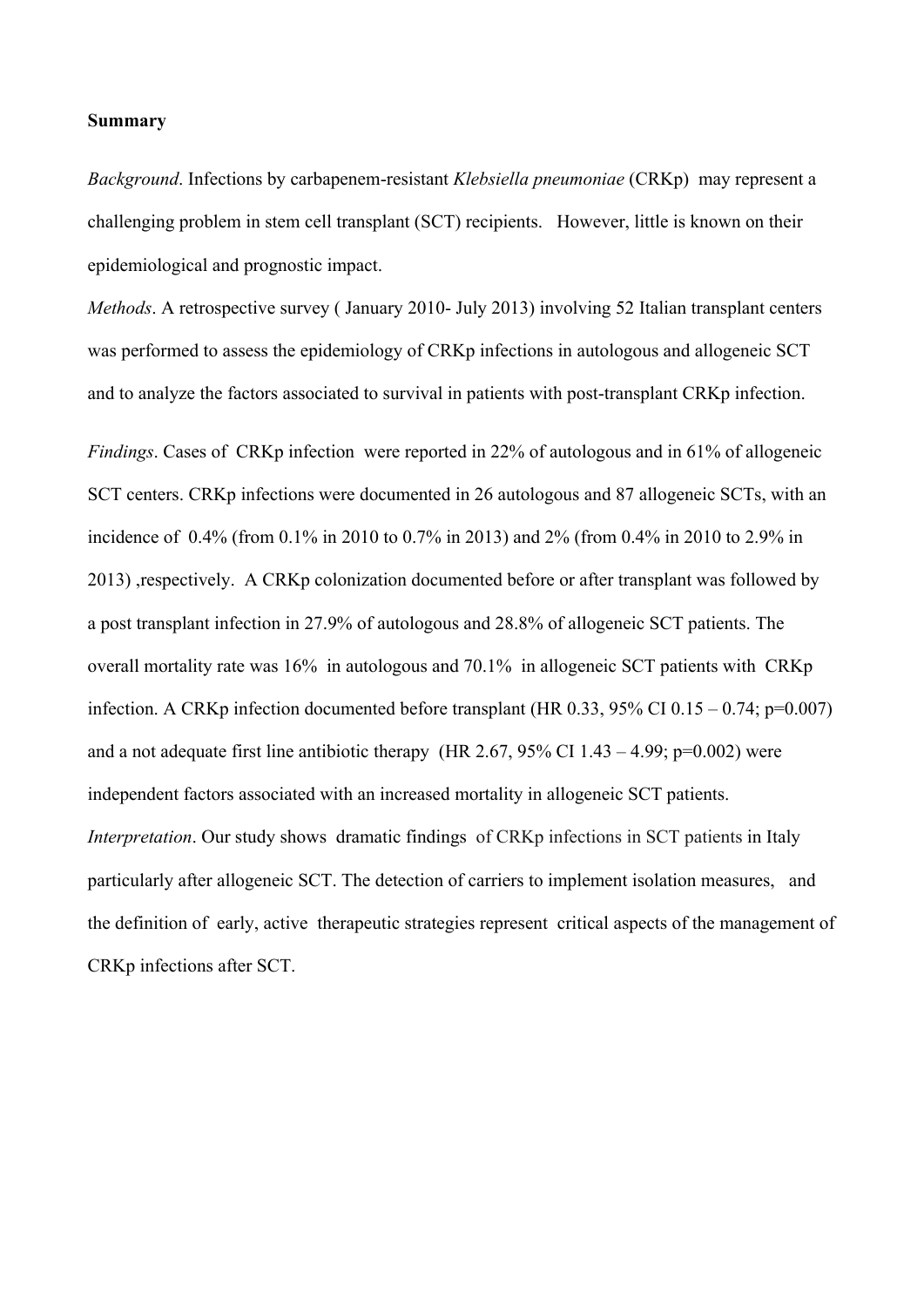### **Introduction**

The increasing incidence of infections by carbapenem resistant *Klebsiella pneumoniae* (CRKp) is a significant public health challenge worldwide (1,2). CRKp isolates have caused numerous infection outbreaks in United States, Israel, Greece, China and South America, and an increasing epidemiological impact has also been observed in Italy in the last few years (1-7). Infections caused by CRKp isolates are associated with high morbidity and mortality rates particularly in high risk intensive care unit (ICU) and solid organ transplant (SOT) patients (8-14). Infection and colonization by these multiresistant bacteria may represent a challenging problem in stem cell transplant (SCT) recipients not only for the management of post-transplant complications but also for the eligibility to transplant itself when patients acquire the pathogen before the transplant procedure (15,16). However, little is known on the overall epidemiological and prognostic impact of these infections in the autologous and allogeneic SCT population.

To assess the current epidemiology, clinical characteristics and outcome of CRKp colonization and infection in SCT patients, the Gruppo Italiano Trapianto Midollo Osseo (GITMO) retrospectively collected data of patients undergoing allogeneic and autologous SCT during the period 2010-2013. These data provide the basis for promoting direct efforts in the management of CRKp infections in the SCT population.

#### **Patients and methods**

The retrospective survey involved 52 transplant centers in Italy to assess the incidence of colonization and infection by CRKp isolates before and after SCT. Enrollment was limited to patients undergoing autologous or allogenic SCT during the period from January 2010 through July 2013. Cases of CRKp infection or colonization documented in patients who relapsed and were submitted to further chemotherapy after SCT were not considered.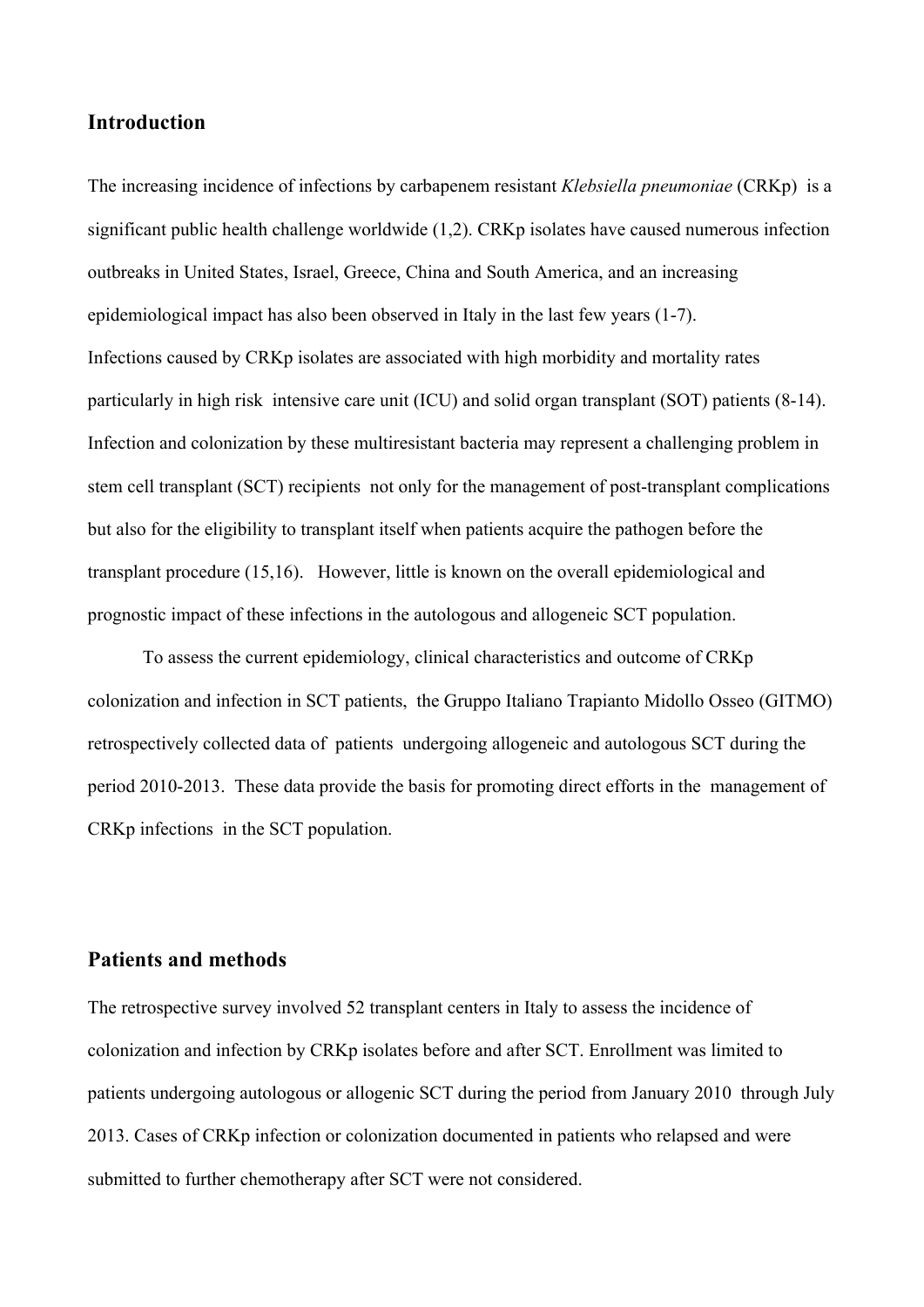*Data collection*. Each transplantation centre completed a questionnaire reporting the number of allogeneic and autologous SCTs performed during the period of study at each centre, and the following data regarding patients with CRKp colonization or infection documented during the 3 months before transplant and during the first year after transplant or until December 2013 when the data collection was frozen: patient's demographic characteristics, diagnosis and phase of the underlying disease, stem cell donor, pretransplant conditioning regimen and timing of colonization and/or infection before and after SCT. Information pertaining to the cases of CRKp infection included also time of onset of infection after transplant, site of infection, development of septic shock, details on first line and second line antibiotic therapy, survival at 3 months from infection and cause of death. First line antibiotic therapy was defined as the treatment administered at the onset of the febrile/infectious episode regardless of the following microbiological CRKp infection documentation. Any subsequent modification of the treatment, empirical or based on microbiological evidence, was considered a second line antibiotic therapy.

*Definitions.* The following terms were defined prior to data collection and analysis. A CRKp colonization was defined as the isolation of the microorganism from any non sterile body site (usually respiratory tract/oral cavity, rectum, vagina, skin and urine) in absence of clinical findings suggestive of an infection. A proven CRKp infection was defined as the isolation of the microorganism from blood-cultures (at least 1 specimen) or other usually sterile body sites in association with clinical signs of the systemic inflammatory response syndrome (17). A probable CRKp infection was defined as the isolation of the microorganism from a non sterile body site (in particular respiratory and urinary tract) in presence of clinical signs of infection and of systemic inflammatory response syndrome, and after the exclusion of other possibly involved etiologies. Onset of CRKp infection was defined as the date of collection of the first positive culture for proven cases or of the clinical documentation of the deep infection for probable cases. Septic shock was defined as sepsis associated with organ dysfunction and persistent hypotension despite volume replacement (17).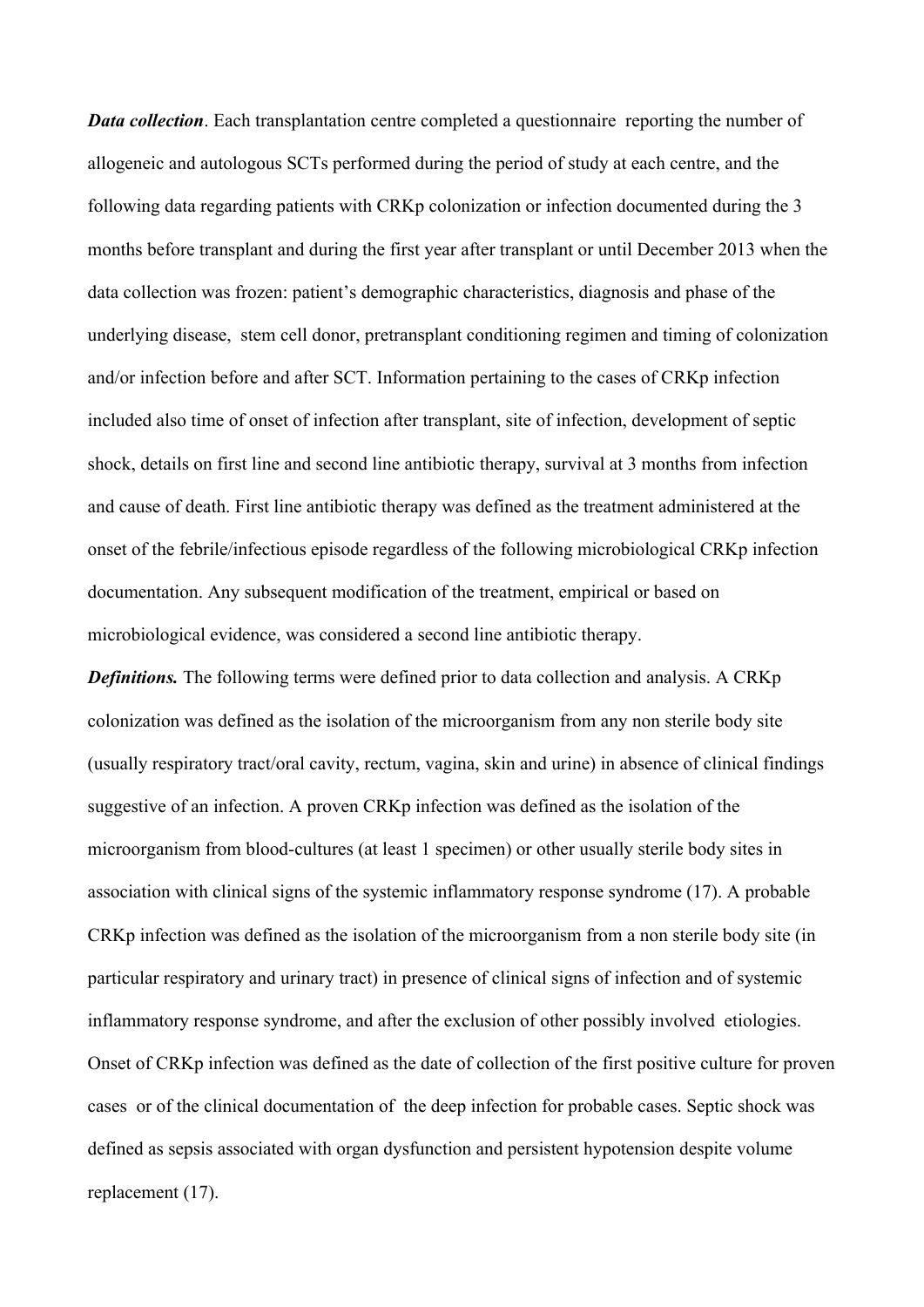*Microbiology and antibiotic therapy*. Each center was requested to report all cases of colonization and infection by *K. pneumoniae* that exhibited minimum inhibitory concentrations (MICs) for imipenem and/or meropenem and/or ertapenem higher than 1 mg/L documented in the 3 months before and until one year after transplant. Identification and susceptibility testing of the CRKp isolates were performed according to the local microbiologic methods used at each laboratory but no specific information was requested. We considered an adequate antibiotic therapy an association including at least two of colistin, tigecycline and gentamicin, with at least one of them active in vitro against the isolate (9).

*Ethical statement.* This study was approved by the GITMO Review Board and informed consent for the use of clinical data for scientific purposes was obtained from all patients receiving SCT whose clinical data are regularly admitted in the GITMO databases. This was a non-interventional, retrospective, cohort study and the collection and storage of data were performed by the investigators directly involved in the patients' care using current techniques of ensuring privacy; ethics committee approval was not, therefore, necessary.

**Analyses.** The aim of our study was to describe the incidence of colonization and infection by CRKp isolates documented before (3 months) and after (up to 12 months) SCT and the overall survival (OS) at 3 months of CRKp infections documented after SCT. Mortality attributable to CRKp infection was defined as death occurred in patients who failed to respond to therapy and in patients with a partial response to therapy who died as the result of an acute event involving any of the sites of infection or of an unknown cause. OS was calculated from the documentation of a CRKp infection to the date of death or last follow-up. The outcome for survival was truncated at a 3-months period of follow-up. Variables considered in the analysis of OS were: age (≤median years vs >median years), gender (male vs female),underlying disease (acute leukemia vs other diseases), phase of the underlying disease (remission or stable chronic vs active disease), type of donor for allogeneic SCT (matched family vs haploidentical or unreleted volunteer or cord blood), conditioning regimen for allogeneic SCT (myeloablative vs non myeloablative of reduced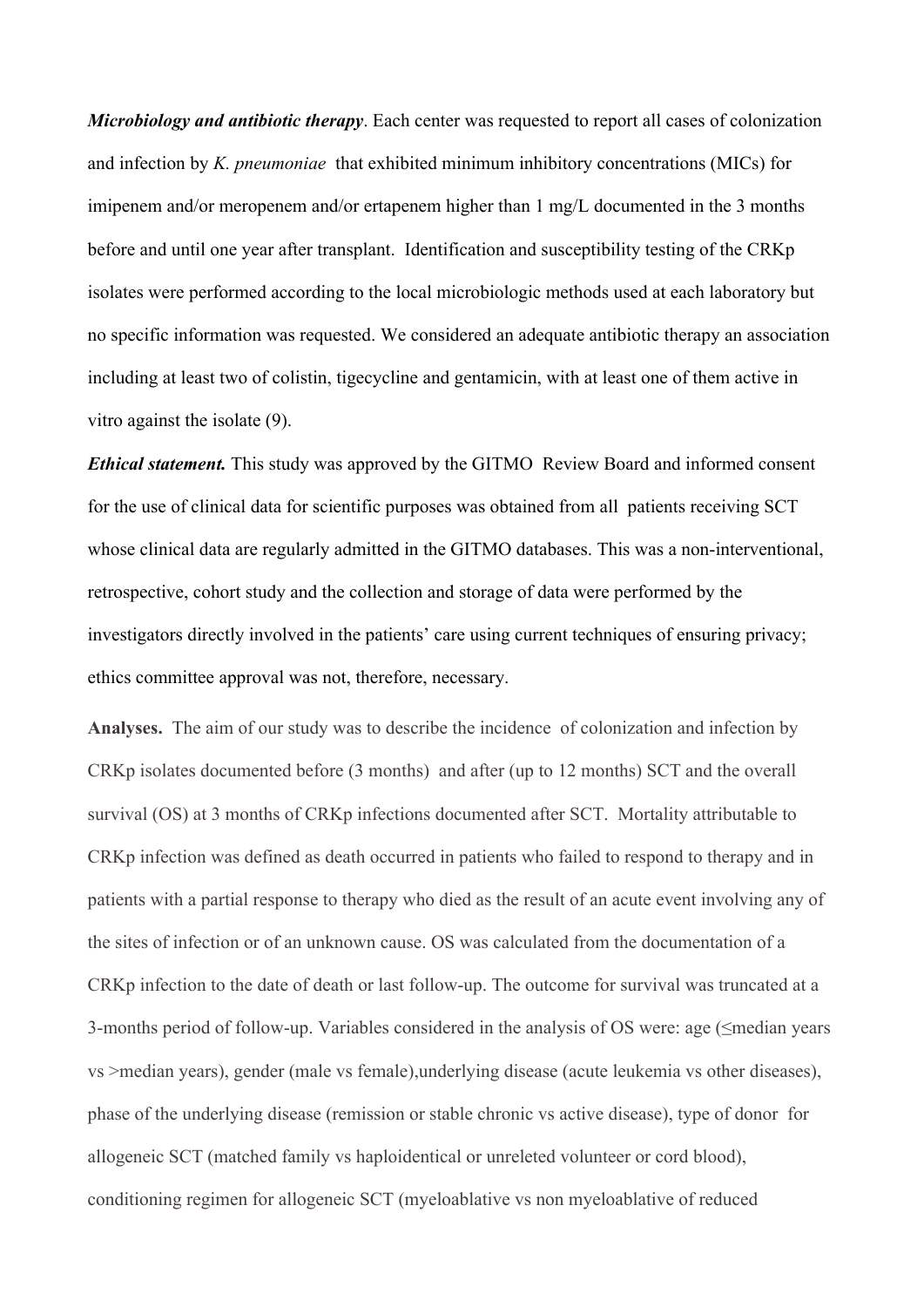intensity), CRKp colonization before transplant (no vs yes), CRKp infections before transplant (no vs yes), level of CRKp infection documentation (proven vs probable), first line antibiotic therapy (adequate vs non adequate). The probability of survival was calculated using the Kaplan-Meier estimate and a Kaplan Meier curve was generated to illustrate OS. Univariate and multivariate Cox regression analyses were performed to evaluate the impact of the above variables on 3 month survival of the patients who developed CRKp infection after transplant. Variables that reached a Pvalue of .20 after univariate analysis were included in the initial models and variables were eliminated one at a time in a stepwise fashion to only keep variables that reached a P value of .05 or less into the final models. Hazard ratios (HR) and corresponding 95% confidence intervals (CI) were determined, and P values were calculated using the likelihood ratio test. Descriptive statistics included absolute and relative frequencies for categorical data, and median, mean and range for numerical measurements. The analyses were performed using SPSS software for Windows, version 17.0.

#### **Results**

Overall 6058 patients from 49 transplant centers and 4389 patients from 46 transplant centers received autologous and allogeneic SCT, respectively. They accounted for 54% of autologous SCTs and 72% of allogeneic SCTs performed in Italy during the study period (January 2010 – July 2013) (www.gitmo.org).

Isolation of CRKp (colonization or infection) after transplant was reported in 15 of 49 (30.6%) autologous SCT centers and in 29 of 46 (63.0%) allogeneic SCT centers. In particular, 11 of 49 (22.4%) autologous SCT centers and 28 of 46 (60.9%) allogeneic SCT centers documented at least one case of CRKp infection after transplant. There was no difference in the epidemiological distribution of CRKp in the transplant centers of north, middle and south of Italy.

The data on CRKp colonization and infection documented before and after SCT over the years are detailed in Table 1. Overall, 26 and 87 cases of CRKp infection were reported 8 (+11.6 days) median days from autologous and  $15 (+ 83.6 \text{ days})$  median days from allogeneic SCT,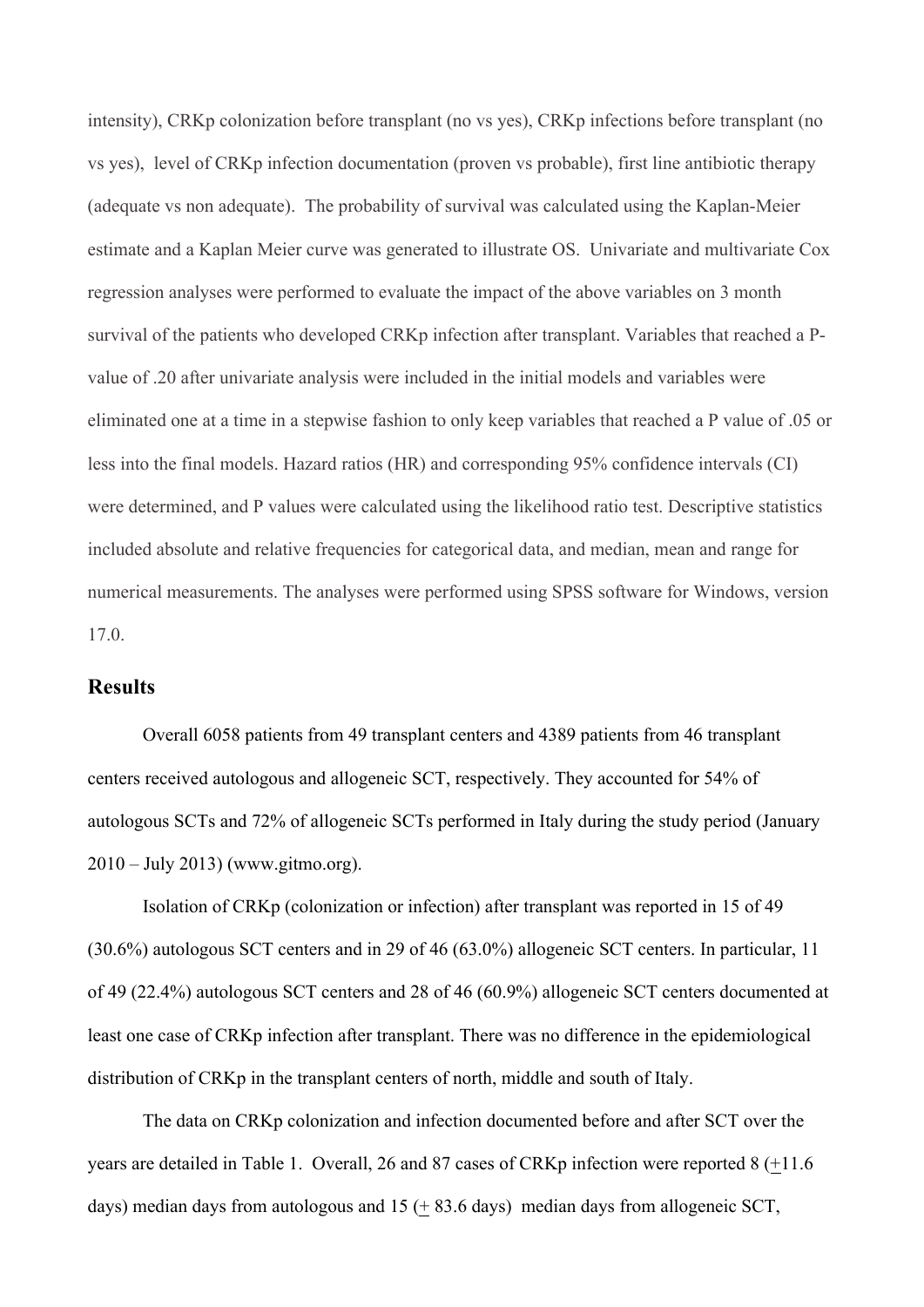respectively. The incidence of CRKp infections was 0.4% (from 0.1% in 2010 to 0.7% in 2013) in autologous and 2% (from 0.4% in 2010 to 2.9% in 2013) in allogeneic SCT populations (Figure 1). Considering only the centers in which at least one CRKp infection was documented, the incidence was 1.2% (range 0.2 to 5%) and 2.6% (range 0.5 to 15.2%) of patients in autologous and allogeneic SCT centers, respectively. The incidence of CRKp infections in children (age < 18 years) was 0.3% (1 of 376 transplants) in autologous SCT and 1.8% (15 of 820 transplants) in allogeneic SCT. The characteristics of post-transplant CRKp infection cases are detailed in table 2.

The correlation between post transplant CRKp infections and previous CRKp isolation is detailed in table 3. Overall, out of 43 autologous SCT and 73 allogeneic SCT patients with a CRKp colonization documented before or after transplant, 12 (27.9%) and 21 (28.8%) developed an infection, respectively. Recurrence of infection after transplant occurred in 1 of 3 (33.3%) and 10 of 22 (45.4%) autologous and allogeneic SCT patients with an infection documented before transplant, respectively.

The overall mortality rate at 3 months from the diagnosis of CRKp infection was 16% (4 of 25 patients) in autologous SCT patients and 70.1% (61 of 87 patients) in allogeneic SCT patients (Figure 2). The mortality rate in children (age < 18 years) submitted to allogeneic SCT was 60% (9 of 15 patients). The CRKp infection was considered the primary cause of death in all autologous SCT patients and in 56 (91.8%) allogeneic SCT patients who died, with an attributable mortality rate of 16% and 64.4%, respectively. Out of 6 autologous and 43 allogeneic SCT patients who developed septic shock ,3 (50%) and 38 (88.4%) died due to the CRKp infection, respectively.

In multivariate analysis, a CRKp infection documented before transplant (HR 0.33, 95% CI  $0.15 - 0.74$ ; p=0.007) and a not adequate first line antibiotic therapy (HR 2.67, 95% CI 1.43 – 4.99; p=0.002) were independent factors associated with mortality. Also an active hematologic disease at transplant and an older age were associated to a poorer outcome, although not significantly (Table 3). No survival variable was statistically significant for autologous SCT in univariate analysis (data not shown).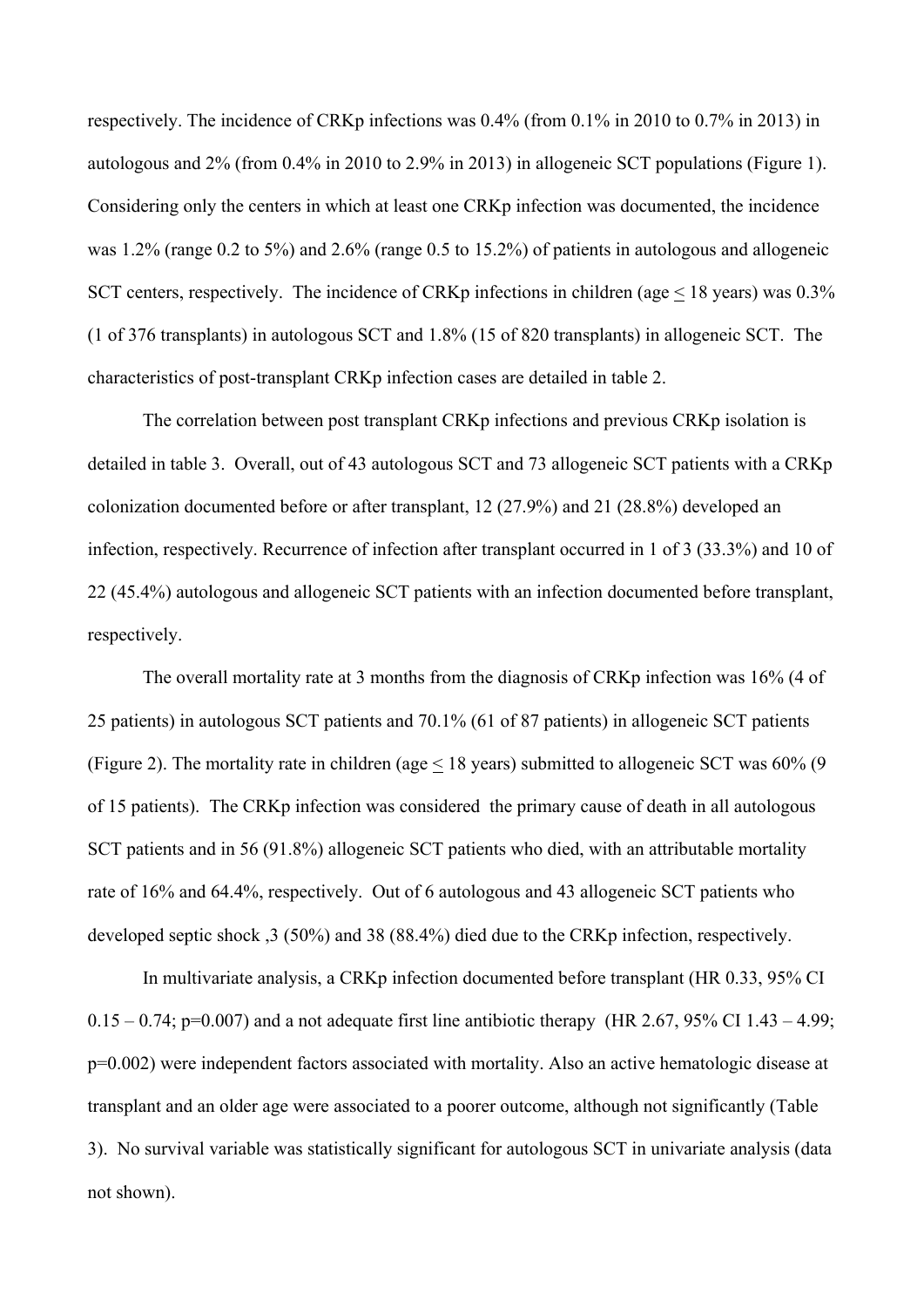### **Discussion**

The increasing resistance to carbapenems among *K.pneumoniae* has become a public health problem of major concern worldwide (1-3). In Europe, until 2009, the proportion of CRKp has remained overall low in most countries except Greece and Cyprus, where high-level endemicity has been reported since the mid-2000s (18). In Italy, sporadic cases or outbreaks caused by CRKp have been reported since the early 2000s, but only since 2010 an abrupt and notable increase in the proportion of CRKp has been observed by the EARS-NET surveillance system (18), and shown to be mostly caused by the dissemination of strains producing KPC-type carbapenemases (7). Most of the case series of CRKp infections relate to ICU and SOT patients (9-14). SCT patients have been considered at risk for these severe infections too, but only few information is specifically available regarding the incidence and prognostic factors in this population of immunocompromised subjects  $(15,16)$ .

In consideration of the emerging morbidity and mortality for CRKp infections reported by some SCT Italian centers , the GITMO decided to investigate the phenomenon at national level with the aim to know the geographic epidemiology and the overall clinical and prognostic impact of this emerging complication in the autologous and allogeneic SCT populations. A prospective survey of severe gram negative infections involving most of GITMO transplant centers is ongoing (Clinicaltrials.GOV….), but the rapidly growing epidemiological impact of CRKp infections prompted the GITMO to perform a retrospective study focused on CRKp colonization and infection in the SCT Italian population in order to obtain any information to clarify the epidemiological patterns and to early plan shared, tailored infection control strategies. The retrospective collection of the data and the lack of some microbiological information (i.e. molecular characterization of the isolates) are important limits of this study but the involvement of a large, representative number of centers and the considerable number of CRKp infections reported represent a valuable characteristic of the survey.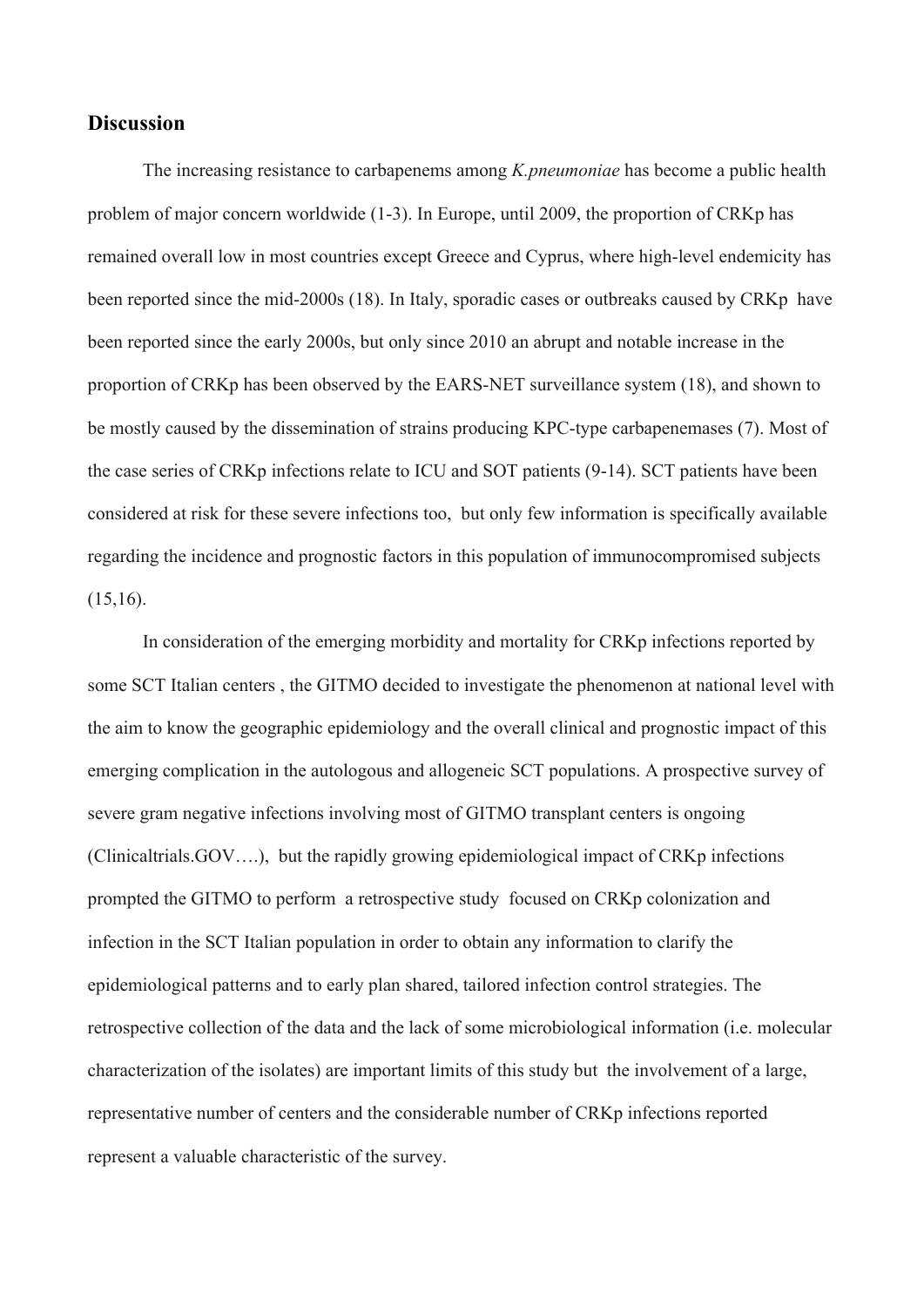As expected, there was a significantly different epidemiology of CRKp in the autologous and allogeneic SCT populations. Although an increasing trend of infections was observed also in autologous SCT patients since 2010, the epidemiological impact of CRKp in this type of transplant seems to be quite favorable not only for the limited geographical spread (22% of autologous SCT centers from 6 regions reported at least 1 case of CRKp post-transplant infection) and the low overall incidence of the infection  $(0.4\%)$ , but also for the contained mortality rate  $(16\%)$ . The type of the underlying disease, mainly represented by chronic lymphoprolipherative malignancies, and of the chemotherapy treatment before transplant usually administered in an outpatient setting and the short period of post-transplant neutropenia probably represent the reasons for the favorable epidemiology of CRKp in the autologous SCT population.

Indeed, the dramatic findings observed in allogeneic SCT deserve a careful analysis. In line with the national data reported by the EARS-NET surveillance system (18), a significant increase of cases of CRKp infection was observed in the last few years (from 0.4% in 2010 to 2.9% in 2013), and 60% of allogeneic transplant centers from 14 of the 20 italian regions documented at least one case of CRKp infection. Furthermore, the incidence reported for the transplants performed in 2013 may be underestimated considering the shorter follow-up period as compared to the previous years. Outbreaks involving a large proportion of patients (reaching 15% of transplants in one center) occurred in some centers with a significant impact in the transplant related mortality rate.

The most relevant data of our survey was represented by the infection-related mortality (64.4%) observed in allogeneic SCT patients, comparable or higher than that reported in previous series of ICU ( 32-41%) and SOT (0-71%) patients (9-14). The analysis of the variables of survival demonstrated the independent impact of the history of an infection documented prior to transplant and of the adequacy of the first line antimicrobial therapy in the outcome of the patients. Retrospective studies in ICU patients have examined mortality in relation to antibiotic treatment for CRKp bloodstream infections and demonstrated that the use of combinations with appropriate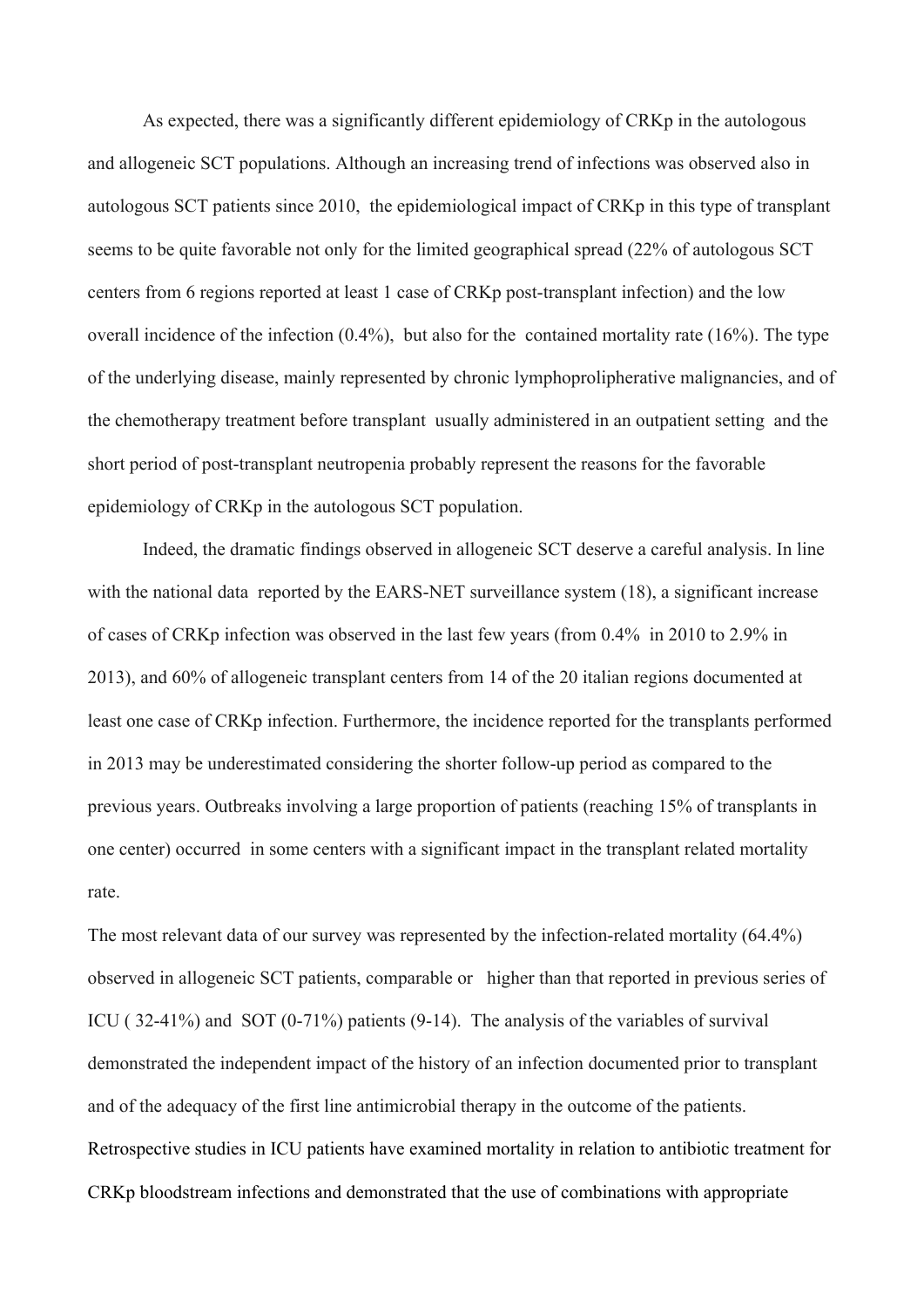antibiotics are associated with increased survival. Tumbarello and colleagues, while reporting a crude 30-day mortality of 42% in 125 bloodstream infections due to CRKp, demonstrated that only the triple combination of colistin, tigecycline, and meropenem was associated with increased survival as compared to other treatments (9). Similarly, in the study by Zarkotou and colleagues, which included 53 bloodstream infections caused by CRKp*,* all patients who received appropriate combination treatment survived whereas patients treated with monotherapy—including colistin monotherapy— experienced a high infection-attributable mortality (47%) (10). In a further study, Qureshi and colleagues reported crude 28 day mortality of 13% and 58% among patients treated with active combination and monotherapy, respectively (19).

In our cases, an association of at least two of colistin, tigecycline and gentamicin (with at least one antibiotic active in vitro against the isolate) was administered in 31 (35.6%) allogeneic SCT patients since the first day of fever or at the onset of other clinical signs before the microbiological documentation of the CRKp infection. The use of a first line CRKp active treatment, which is not considered a standard empiric antibiotic therapy in hematologic patients, was driven by the documentation of a prior CRKp colonization or infection, or by the local epidemiology in some centers with an ongoing outbreak. In these patients the infection related mortality rate was 48% as compared to 73% in patients who received a not active first line antibiotic therapy. It was not possible to compare the efficacy of the different active antibiotic associations (see table 2) due to the limited number of cases. The recently published guidelines of the  $4<sup>th</sup>$  European Conference on Infections in Leukemia (ECIL-4) on targeted therapy against multiresistant bacteria in leukemic and SCT recipients underline the need of the above non-conventional agents as a treatment option of CRKp infections (20). The use of these associations should be based on in vitro susceptibility data, and a careful assessment of the risk-benefit balance (20). However, our data seem to suggest that an early risk and epidemiology-driven antimicrobial strategy in the allogeneic SCT population may be required. In view of the short median time of death (5 days) from the onset of the infection, a strategy leading to a tailored antibiotic treatment before the documentation of CRKp infection may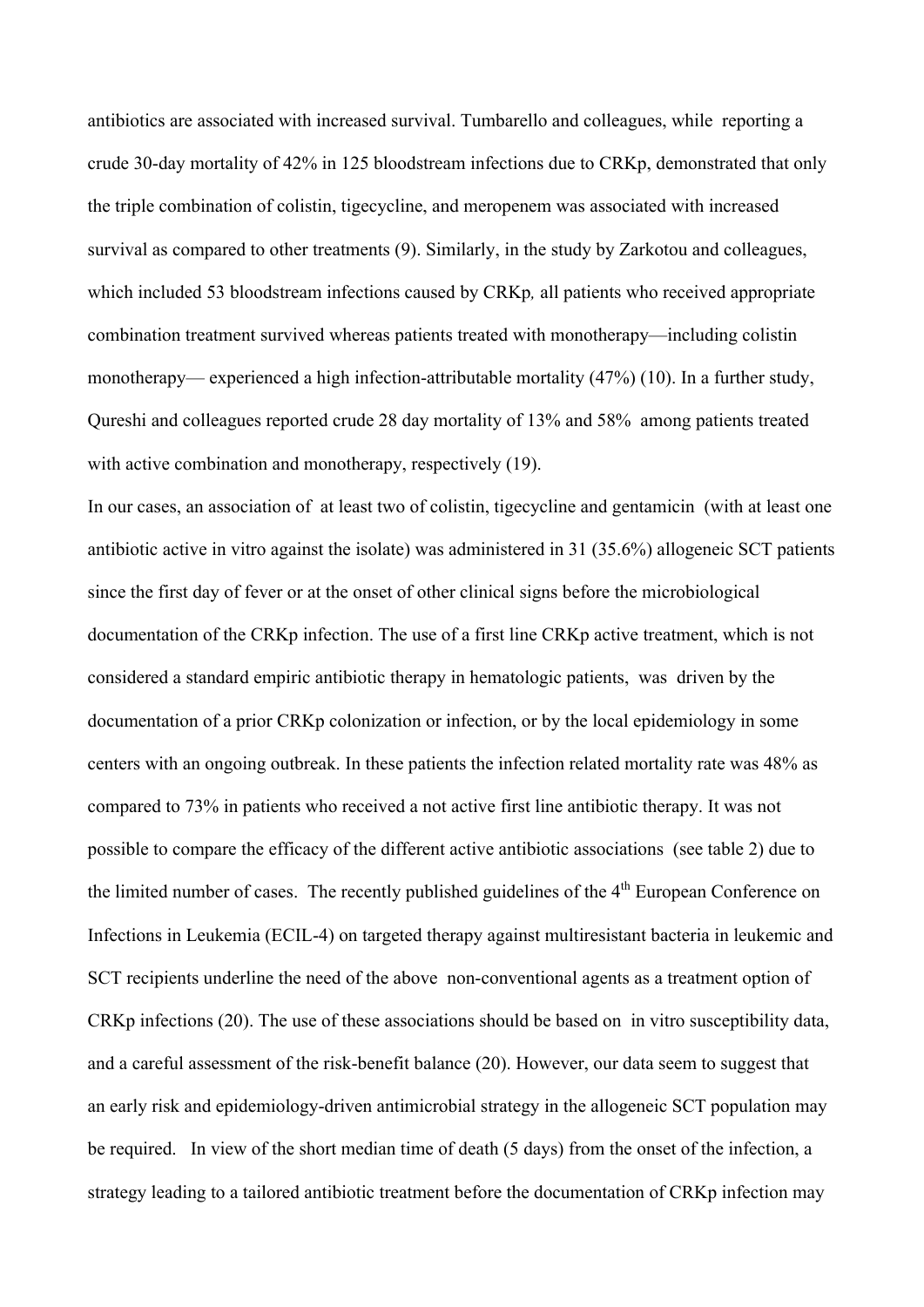be considered. On the other hand, the outcome of patients who received a first line active antibiotic therapy continued to be very poor. In particular, 9 of 10 (90%) patients with a CRKp infection documented before transplant and who developed a recurrence of the infection after transplant early died despite an active antibiotic therapy.

A predictive significance of colonization in the development of a CRKp infection was shown in our study in which nearly one-third of patients with a CRKp colonization, documented before or after transplant, developed an infection. On the other hand, in a large number of patients with a post-transplant infection no previous colonization was reported. The difficulties in the detection of colonization may justify this finding, however, the lack of a well-defined colonization survey strategy in several centers was probably the cause of an under-documentation of a CRKp colonization preceding the infection. This is a crucial point of the CRKp infection control strategy if we consider the importance of the knowledge of the colonization by multiresistant microorganisms in tailoring an early, active antibiotic therapy.

In conclusion, our study shows dramatic findings of CRKp infections in allogeneic SCT patients. The lack of treatments active against this multiresistant pathogen represents a challenging issue also considering the paucity of new antibacterial drugs in the near future (20,21).The poor outcome observed also in patients who received a presumably effective first line antibiotic therapy makes it a priority to prevent infections with control measures. The detection of the carriers to implement isolation measures avoiding nosocomial transmission, and to define an early tailored therapeutic strategy represents a critical aspect of the management of CRKp infections in the SCT population  $(22-25)$ .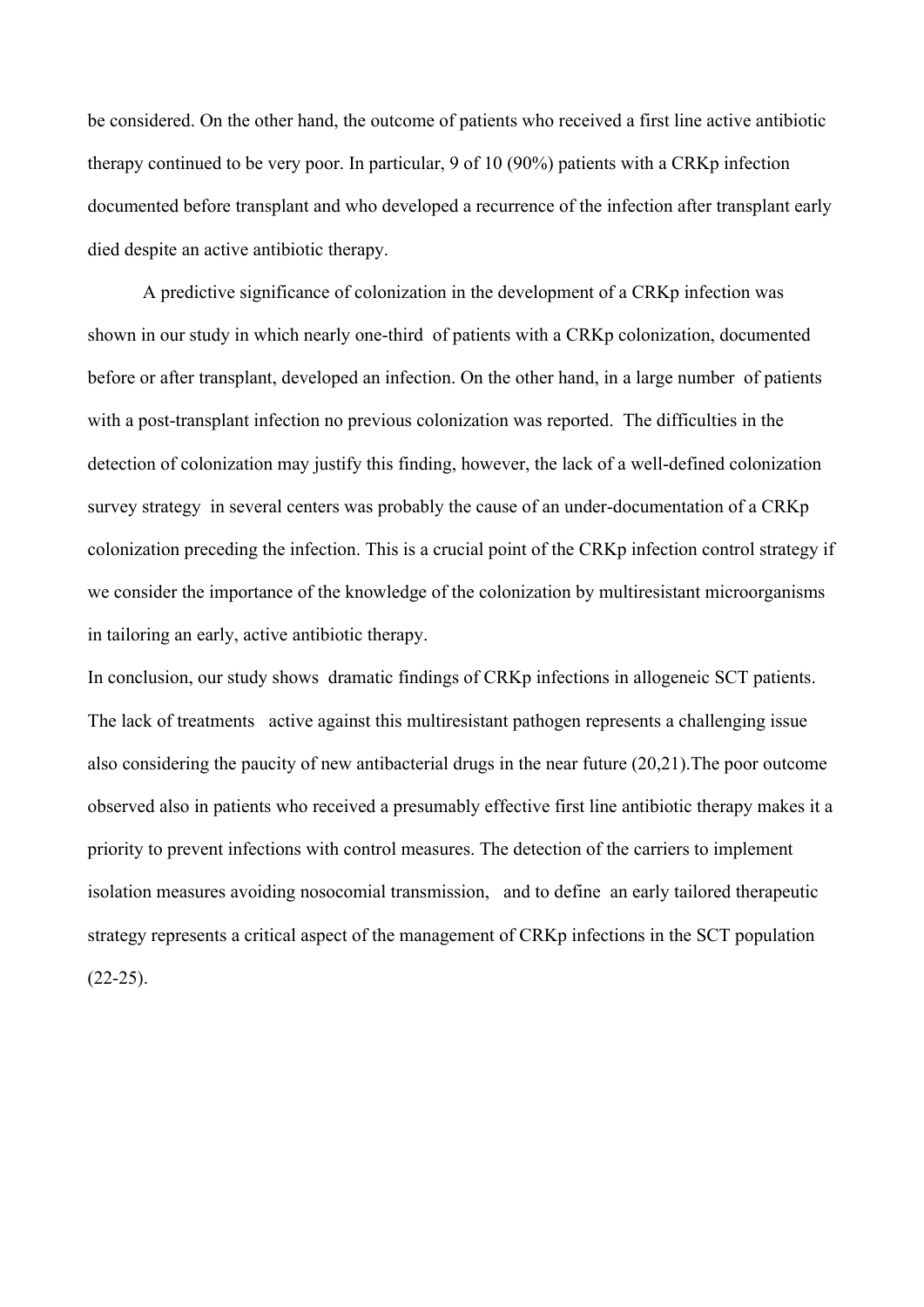# **References**

- 1. Munoz-Price LS, Poirel L, Bonomo RA, Schwaber MJ, Daikos GL, Cormican M,Cornaglia, Garau J, Gniadkowski M, Hayden MK, Kumarasamy K, Livermore DM, Maya JJ, Nordmann P, Patel JB, Paterson DL, Pitout J, Villegas MV, Wang H, Woodford N,Quinn JP. Clinical epidemiology of the global expansion of *Klebsiella pneumoniae*  carbapenemases. Lancet Infect Dis. 2013;13:785-96.
- 2. Tzouvelekis LS, Markogiannakis A, Psichogiou M, Tassios PT, Daikos GL. Carbapenemases in *Klebsiella pneumoniae* and other Enterobacteriaceae: an evolving crisis of global dimensions. Clin Microbiol Rev. 2012 ;25:682-707.
- 3. Cantón R, Akóva M, Carmeli Y, Giske CG, Glupczynski Y, Gniadkowski M, Livermore DM, Miriagou V, Naas T, Rossolini GM, Samuelsen Ø, Seifert H, Woodford N, Nordmann P; European Network on Carbapenemases. Rapid evolution and spread of carbapenemases among Enterobacteriaceae in Europe. Clin Microbiol Infect. 2012 ;18:413-31.
- 4. Giani T, D'Andrea MM, Pecile P, Borgianni L, Nicoletti P, Tonelli F, Bartoloni A, Rossolini GM. Emergence in Italy of *Klebsiella pneumoniae* sequence type 258 producing KPC-3 Carbapenemase. J Clin Microbiol. 2009; 47:3793-4.
- 5. Fontana C, Favaro M, Sarmati L, Natoli S, Altieri A, Bossa MC, Minelli S, Leonardis F, Favalli C. Emergence of KPC-producing *Klebsiella pneumoniae* in Italy. BMC Res Notes. 2010 ;3:40.
- 6. Gaibani P, Ambretti S, Berlingeri A, Gelsomino F, Bielli A, Landini MP, Sambri V. Rapid increase of carbapenemase-producing *Klebsiella pneumoniae* strains in a large Italian hospital: surveillance period 1 March - 30 September 2010. Euro Surveill. 2011;16(8).
- 7. Giani T, Pini B, Arena F, Conte V, Bracco S, Migliavacca R; AMCLI-CRE Survey Participants, Pantosti A, Pagani L, Luzzaro F, Rossolini GM. Epidemic diffusion of KPC carbapenemase-producing *Klebsiella pneumoniae* in Italy: results of the first countrywide survey, 15 May to 30 June 2011. Euro Surveill. 2013;18(22).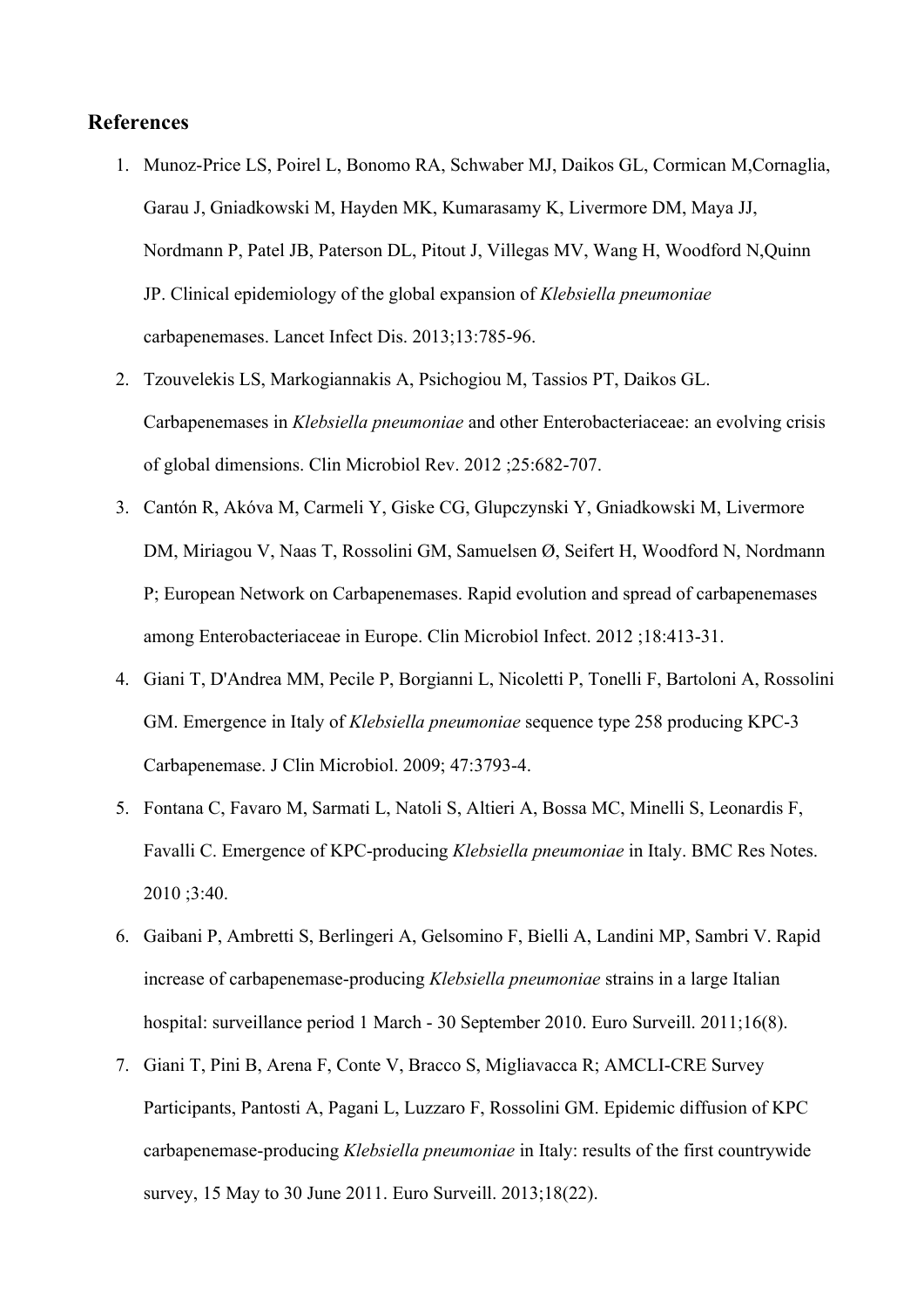- 8. Mammina C, Bonura C, Di Bernardo F, Aleo A, Fasciana T, Sodano C, Saporito MA, Verde MS, Tetamo R, Palma DM. Ongoing spread of colistin-resistant *Klebsiella pneumoniae* in different wards of an acute general hospital, Italy, June to December 2011. Euro Surveill. 2012;17(33).
- 9. Tumbarello M, Viale P, Viscoli C, Trecarichi EM, Tumietto F, Marchese A, Spanu T, Ambretti S, Ginocchio F, Cristini F, Losito AR, Tedeschi S, Cauda R, Bassetti M. Predictors of mortality in bloodstream infections caused by *Klebsiella pneumoniae* carbapenemaseproducing *K. pneumoniae*: importance of combination therapy. Clin Infect Dis. 2012; 55:943-50.
- 10. Zarkotou O, Pournaras S, Tselioti P, Dragoumanos V, Pitiriga V, Ranellou K, Prekates A, Themeli-Digalaki K, Tsakris A. Predictors of mortality in patients with bloodstream infections caused by KPC-producing *Klebsiella pneumoniae* and impact of appropriate antimicrobial treatment. Clin Microbiol Infect. 2011;17:1798-803.
- 11. Bergamasco MD, Barroso Barbosa M, de Oliveira Garcia D, Cipullo R, Moreira JC, Baia C, Barbosa V, Abboud CS Infection with *Klebsiella pneumoniae* carbapenemase (KPC) producing *K. pneumoniae* in solid organ transplantation. Transpl Infect Dis. 2012 ;14:198- 205.
- 12. Taglietti F, Di Bella S, Galati V, Topino S, Iappelli M, Petrosillo N. Carbapenemaseproducing *Klebsiella pneumoniae*-related mortality among solid organ-transplanted patients: do we know enough? Transpl Infect Dis. 2013 ;15:E164-5.
- 13. Kalpoe JS, Sonnenberg E, Factor SH, del Rio Martin J, Schiano T, Patel G, Huprikar S. Mortality associated with carbapenem-resistant *Klebsiella pneumoniae* infections in liver transplant recipients. Liver Transpl. 2012 ;18:468-74.
- 14. Clancy CJ, Chen L, Shields RK, Zhao Y, Cheng S, Chavda KD, Hao B, Hong JH, Doi Y, Kwak EJ, Silveira FP, Abdel-Massih R, Bogdanovich T, Humar A, Perlin DS, Kreiswirth BN, Hong Nguyen M. Epidemiology and molecular characterization of bacteremia due to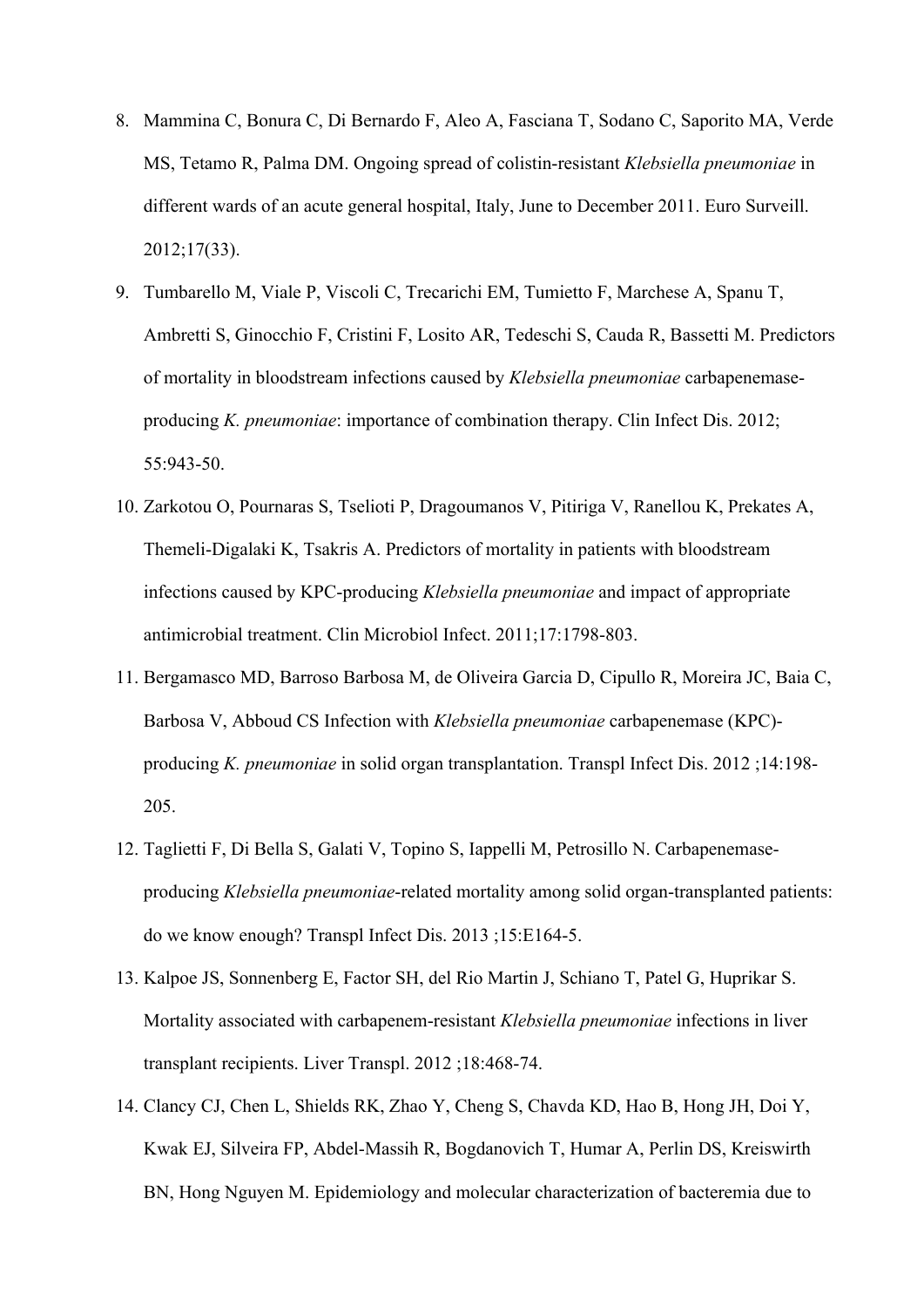carbapenem-resistant *Klebsiella pneumoniae* in transplant recipients. Am J Transplant. 2013;13:2619-33.

- 15. Gupta N, Limbago BM, Patel JB, Kallen AJ. Carbapenem-resistant Enterobacteriaceae: epidemiology and prevention. Clin Infect Dis. 2011;53:60-7.
- 16. Zuckerman T, Benyamini N, Sprecher H, Fineman R, Finkelstein R, Rowe JM, Oren I. SCT in patients with carbapenem resistant *Klebsiella pneumoniae*: a single center experience with oral gentamicin for the eradication of carrier state. Bone Marrow Transplant. 2011;46:1226-30.
- 17. Russell JA . Management of sepsis. N Engl J Med 2006;355:1699-713
- 18. European Centre for Disease Prevention and Control (ECDC). Antimicrobial resistance surveillance in Europe 2012. Annual Report of the European Antimicrobial Resistance Surveillance Network (EARS-Net). Stockholm: ECDC; 2012. Available from: http://www.ecdc.europa.eu/en/publications/Publications/antimicrobial-resistancesurveillance-europe-2012.pdf
- 19. Qureshi ZA, Paterson DL, Potoski BA, Kilayko MC, Sandovsky G, Sordillo E, Polsky B, Adams-Haduch JM, Doi Y. Treatment outcome of bacteremia due to KPC-producing *Klebsiella pneumoniae*: superiority of combination antimicrobial regimens. Antimicrob Agents Chemother. 2012;56:2108-13.
- 20. Averbuch D, Cordonnier C, Livermore DM, Mikulska M, Orasch C, Viscoli C, Gyssens IC, Kern WV, Klyasova G, Marchetti O, Engelhard D, Akova M; ECIL4, a joint venture of EBMT, EORTC, ICHS, ESGICH/ESCMID and ELN. Targeted therapy against multiresistant bacteria in leukemic and hematopoietic stem cell transplant recipients: guidelines of the 4th European Conference on Infections in Leukemia (ECIL-4, 2011). Haematologica. 2013 ;98:1836-47.
- 21. Crunkhorn S. Antibacterial drugs: New antibiotics on the horizon? Nat Rev Drug Discov. 2013 ;12:99.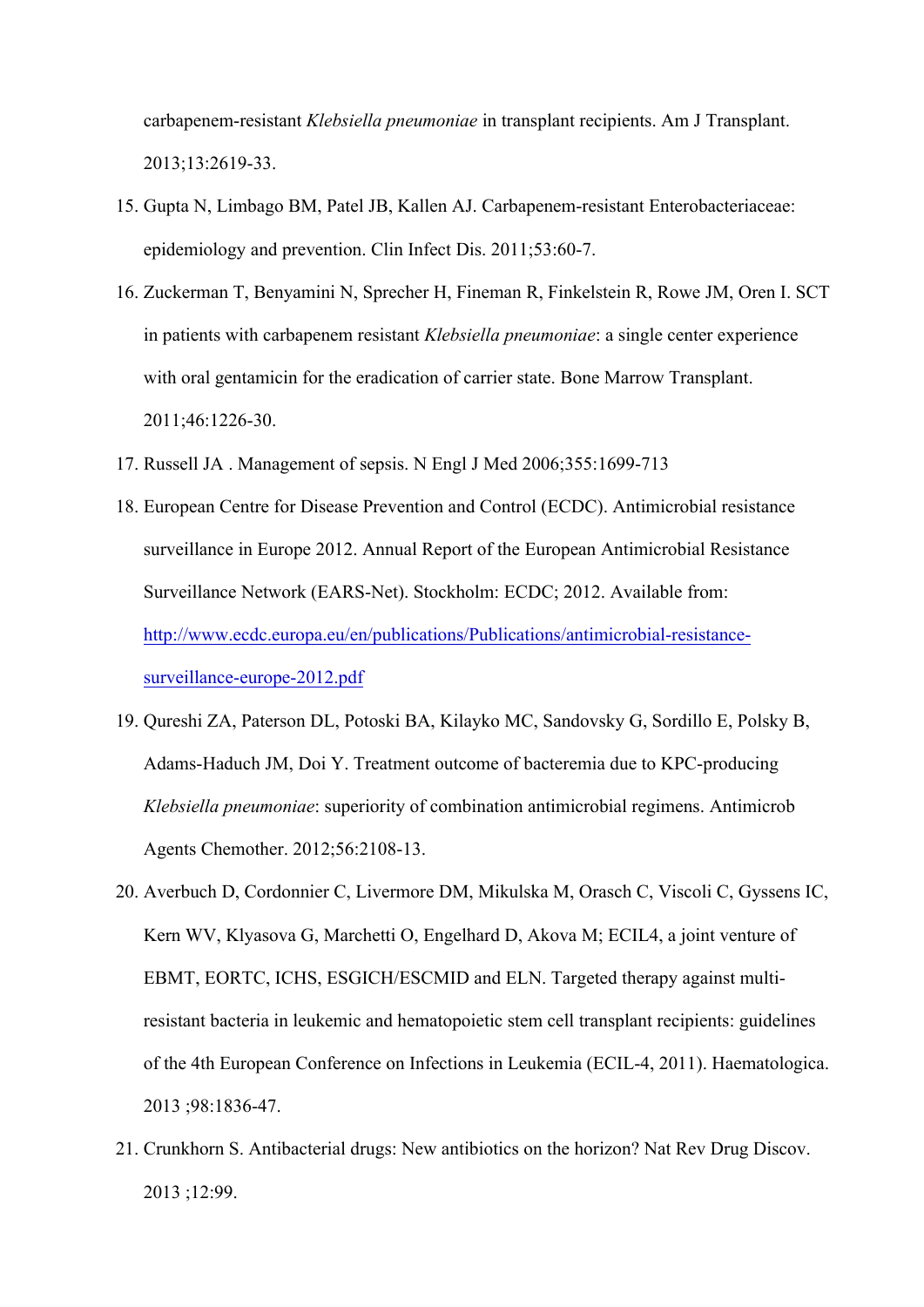- 22. Giani T, Tascini C, Arena F, Ciullo I, Conte V, Leonildi A, Menichetti F, Rossolini GM. Rapid detection of intestinal carriage of *Klebsiella pneumonia* producing KPC carbapenemase during an outbreak. J Hosp Infect. 2012 ;81:119-22.
- 23. Schwaber MJ, Lev B, Israeli A, Solter E, Smollan G, Rubinovitch B, et al. Containment of a country-wide outbreak of carbapenem-resistant *Klebsiella pneumoniae* in Israeli hospitals via a nationally implemented intervention. Clin Infect Dis. 2011;52:848-55.
- 24. Landman D, Babu E, Shah N, Kelly P, Olawole O, Backer M, et al. Transmission of carbapenem-resistant pathogens in New York City hospitals: progress and frustration. J Antimicrob Chemother. 2012;67:1427-31.
- 25. Tascini C, Sbrana F, Flammini S, Tagliaferri E, Arena F, Leonildi A, Ciullo I, Amadori F, Di Paolo A, Ripoli A, Lewis R, Rossolini GM, Menichetti F; the GENGUT study group. Oral gentamicin gut decontamination for prevention of KPC-producing *Klebsiella pneumoniae* infections: the relevance of concomitant systemic antibiotic therapy. Antimicrob Agents Chemother. 2014 Jan 13. [Epub ahead of print] PubMed PMID: 24419337.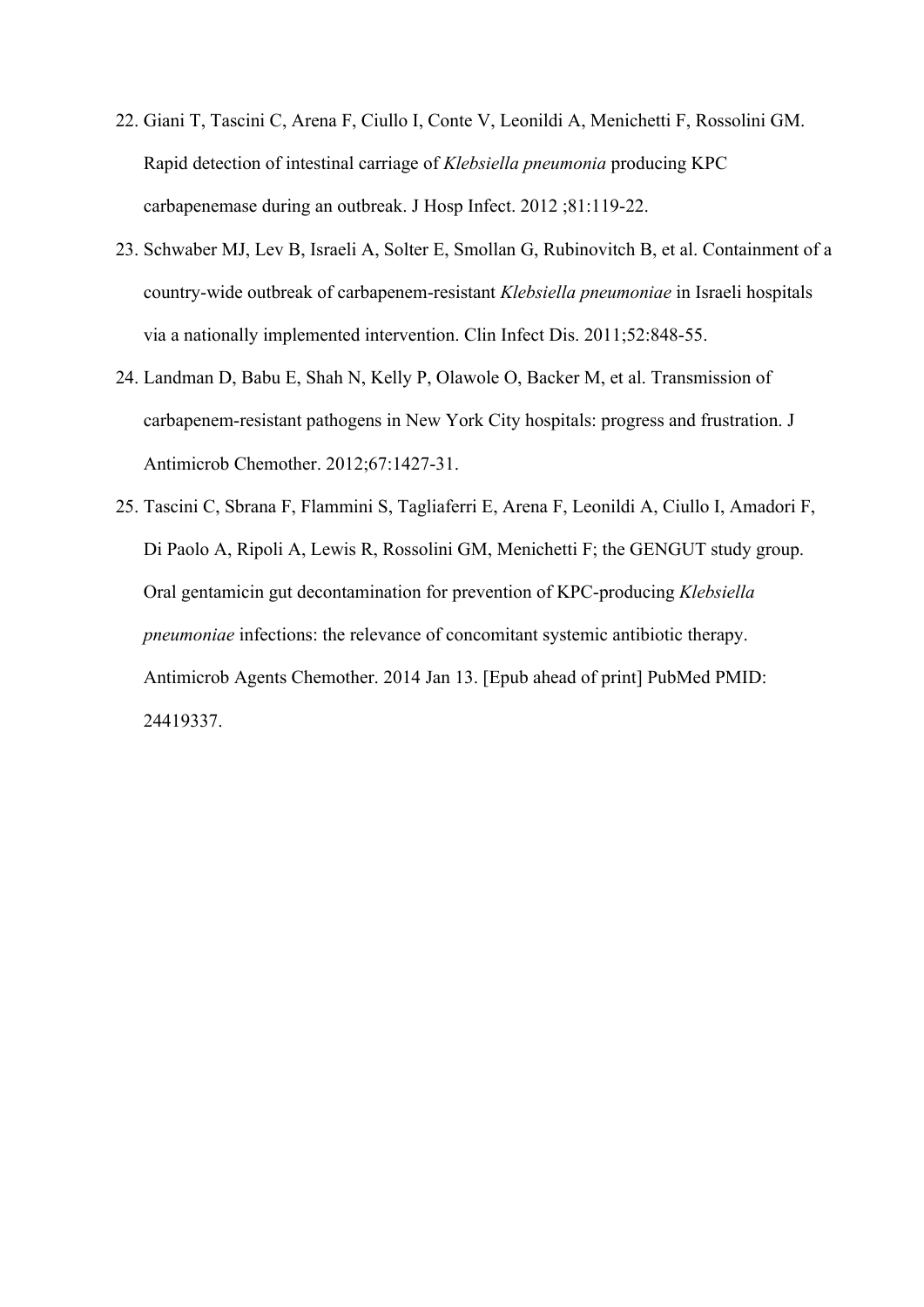Participants of the GITMO survey

- 1. Divisione di Ematologia, Azienda Ospedaliera Papa Giovanni XXIII, Bergamo (Marco Frigeni, Alessandro Rambaldi)
- 2. Unità operative di Ematologia e Trapianto Midollo Osseo, Ospedale San Raffaele, Milan (xxx, Fabio Ciceri)
- 3. Centro Trapianti di Midollo Ospedale Maggiore IRCCS, Milan (xxx, Claudio Annaloro)
- 4. ISTITUTO CLINICO HUMANITAS; Rozzano, Milano (xxx, Luca Castagna)
- 5. Unità Operativa di Ematologia, Azienda Spedali Civili, Brescia (Giuseppe Rossi, Chiara Cattaneo)
- 6. Unità Trapianti di Midollo Osseo per Adulti, Azienda Spedali Civili, Brescia (Domenico Russo, Cancelli)
- 7. Dipartimento di Ematologia Oncologica, Fondazione Istituto di Ricovero e Cure a Carattere Scientifico Policlinico San Matteo, University of Pavia, Pavia (xxx, Alessandrino Emilio Paolo)
- 8. UO Centro Trapianto Midollo Osseo Fondazione MBBM , Monza (xxx, Attilio Rovelli)
- 9. Dipartimento di Oncologia ed Ematologia A.O. Citta' della Salute e della Scienza di Torino, P.O. Molinette, Turin (xxx, Alessandro Busca)
- 10. S.C. Oncoematologia Pediatrica e Centro Trapianti OIRM, Turin (Francesca Carraro, Franca Fagioli)
- 11. Unità clinica FPO/IRCCs di Candiolo Centro Metropolitano di Torino (xxx, Fabrizio Carnevale)
- 12. SCDU Medicina Interna II Ematologia, AOU San Luigi Gonzaga, Orbassano, Torino (Marco De Gobbi, Giuseppe Saglio)
- 13. Divisione di Ematologia Azienda Ospedaliera S.Croce e Carle, Cuneo (xxx, Nicola Mordini)
- 14. SCDU Ematologia, AOU Maggiore della Carità, Novara ( xxx, Luca Nassi )
- 15. Dipartimento di Ematologia, Ospedale San Bortolo, Vicenza (xxx, Roberto Raimondi)
- 16. Ospedale dell'Angelo, Mestre, Venezia; (Michele Vespignani, Renato Bassan)
- 17. Unità di Oncoematologia Pediatrica, Azienda Ospedaliera Universitaria Integrata, Verona (xxx, Simone Cesaro)
- 18. Clinica Ematologia Azienda Ospedaliera-Universitaria, P.le S. Maria della Misericordia, Udine (xxx, Francesca Patriarca)
- 19. Divisione di Ematologia II, IRCCS S. Martino University Hospital IST, Genoa (Andrea Bacigalupo, Annamaria Raiola)
- 20. Divisione Malattie Infettive e Unità di Trapianto di Midollo Osseo- Istituto Giannina Gaslini, Genoa (Elio Castagnola, Edoardo Lanino)
- 21. Istituto di Ematologia e Oncologia Medica, L. e A Seragnoli, Policlinico S.Orsola Malpigli, Bologna (Marta Stanzani, Giuseppe Bandini)
- 22. Programma di Oncologia, Ematologia e Trapianto di CSE, U.O. Pediatria-Prof. Pession, S. Orsola-Malpighi, University of Bologna, Bologna (xxx, Arcangelo Prete)
- 23. Ospedale Civile di Piacenza, 1a Divisione Medica Onco-Ematologia, Piacenza (xxx, Daniele Vallisa)
- 24. Ematologia e Centro Trapianti Midollo Osseo, Ospedale Maggiore, Parma (Cecilia Caramatti, Franco Aversa).
- 25. UO Ematologia Ospedale Santa Maria delle Croci, Ravenna (xxx, Eliana Zuffa)
- 26. Cattedra di Ematologia, Azienda Ospedaliera di Careggi, Florence (Stefano Guidi, Alberto Bosi)
- 27. AOU Meyer Children Hospital Medical Direction, Florence (xxx, Veronica Tintori)
- 28. Dipartimento di Ematologia, Oncologia, Anatomia Patologica e Medicina Rigenerativa, Azienda Policlinico Umberto I, Sapienza University of Rome, Rome (Anna Paola Iori, Saveria Capria)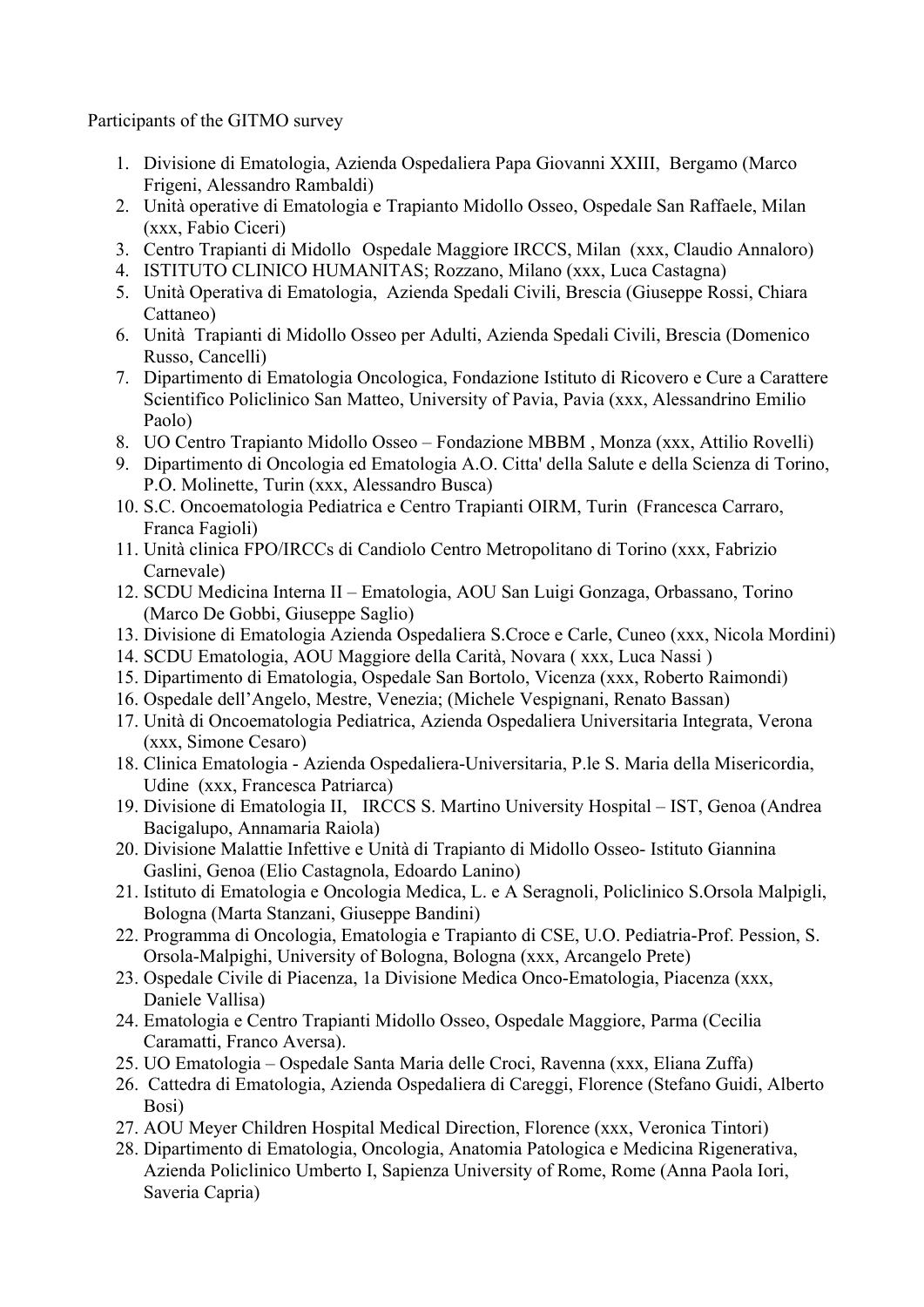- 29. Fondazione Policlinico Tor Vergata, Unità di Trapianto Cellule Staminali, University Tor Vergata, Rome (Laura Cudillo, William Arcese)
- 30. Divisione di Ematologia, Ospedale S.Eugenio, Rome (Teresa Dentamaro, Paolo De Fabritiis)
- 31. Unità Operativa di Ematologia, Azienda Ospedaliera San Giovanni Addolorata, Rome (xxx, Anna Chierichini)
- 32. UOC di Ematologia, Ospedale S Andrea, Rome (xxx, Antonella Ferrari)
- 33. Clinica di Oncologia ed Ematologia, IFO Istituto Regina Elena, Rome (xxx, Andrea Mengarelli)
- 34. Divisione di Ematologia, Università Campus Biomedico, Rome (Elisabetta Cerchiara, Giuseppe Avvisati).
- 35. Istituto Mediterraneo di Ematologia, Policlinico Tor Vergata, Rome (xxx, Javid Gaziev)
- 36. UOC di Ematologia e Trapianti di Cellule Staminali, Az. Osp. S.Camillo-Forlanini, Rome; (Alessandro Severino, Ignazio Majolino)
- 37. Divisione di Ematologia- Istituto di Ematologia, Policlinico A. Gemelli, Università Cattolica S. Cuore, Rome; (Patrizia Chiusolo, Simona Sica)
- 38. Unità Operativa di Oncoematologia, Ospedale pediatrico Bambino Gesù, Rome (Alice Bertaina, Franco Locatelli)
- 39. Trapianto di Midollo Osseo Ospedale Santa Maria della Misericordia; Perugia (Maria Speranza Massei , Alessandra Carotti)
- 40. S.C. ONCOEMATOLOGIA PEDIATRICA, Perugia (Katia Perruccio, Maurizio Caniglia)
- 41. UOC di Trapianto Emopoietico, Ospedale Spirito Santo, Pescara; (Stella Santarone, Paolo Di Bartolomeo)
- 42. UOC di Ematologia, Ospedale C e G Mazzoni, Ascoli Piceno; (Serena Mazzotta, Piero Galieni)
- 43. Clinica di Ematologia, Azienda Ospedaliero-Universitaria Ospedali Riuniti di Ancona, Ancona, (xxx, Attilio Olivieri)
- 44. Ematologia, Dipartimento di medicina e chirurgia, Universita degli studi di Napoli Federico II; Naples (xxx, Antonio Risitano)
- 45. Sezione di Ematologia, Dipartimento di Emergenza e Trapianto d'Organo, University of Bari; (xxx, Domenico Pastore)
- 46. Divisione di Ematologia con Unità di Trapianto di Midollo- Ospedale S.G. Moscati, Taranto (xxx, Giovanni Pisapia)
- 47. Divisione di Ematologia Centro Unico Regionale TMO e Terapie Emato-Oncologiche Sovramassimali "A. Neri" Ospedale Bianchi-Melacrino-Morelli, Reggio Calabria (xxx, Giuseppe Irrera)
- 48. Centro Trapianti "Wilma Deplano" Ospedale oncologico Armando Businco, Cagliari (xxx, Donatella Baronciani)
- 49. Ematologia Centro trapianti di midollo osseo , P.O. " R. Binaghi", Cagliari (xxx, Adriana Vacca)
- 50. U.O di Oncoematologia e TMO Dip. Oncologico La Maddalena, Palermo (xxx, Maurizio Musso)
- 51. UOC di Ematologia, A.O. Ospedali Riuniti Villa Sofia-Cervello, Palermo (xxx, Rosanna Scimè)
- 52. Cattedra di Ematologia Ospedale Ferrarotto, Univ. degli Studi di Catania, Catania; (xxx, Giuseppe Milone)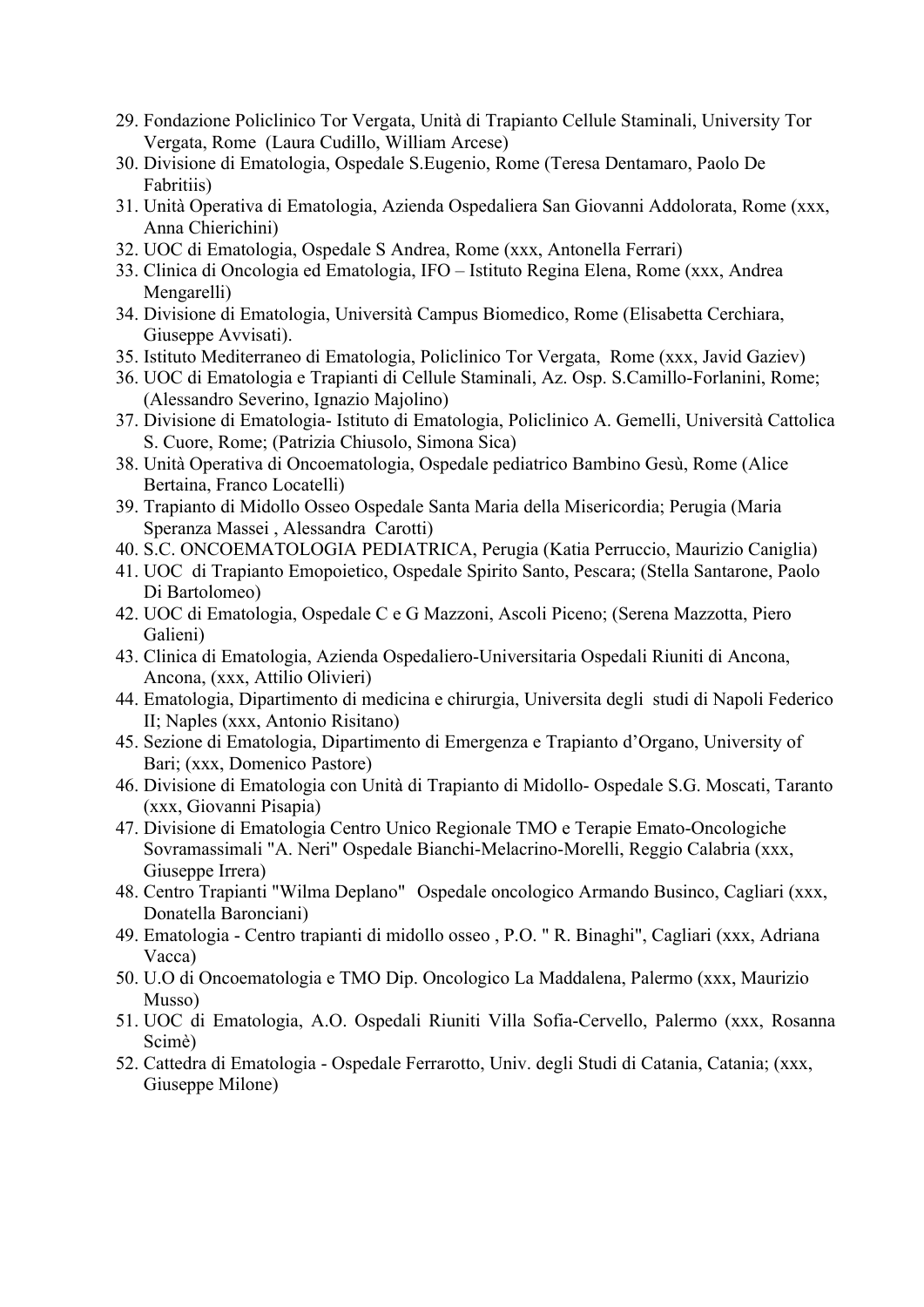

Figure 1. Incidence of post-transplant CRKp infections in autologous and allogeneic SCT patients.

Incidence in 2013 possibly underestimated due to the shorter post-transplant follow-up period as compared to the previous years

Figure 2. Overall survival of patients with CRKp infection documented after allogeneic SCT

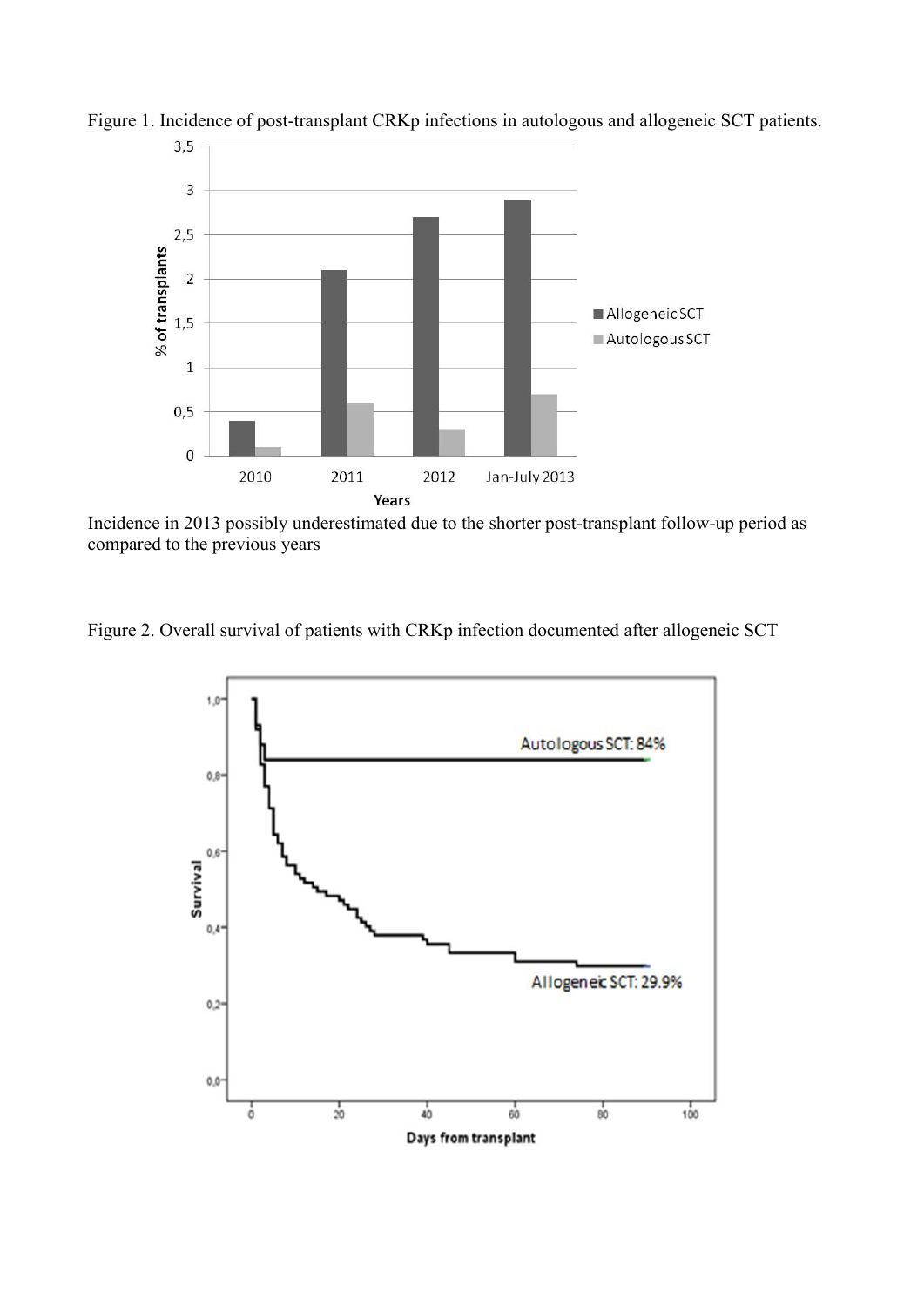|                                                                                       | Autologous SCT             |                            |                         |                                |                             |  |
|---------------------------------------------------------------------------------------|----------------------------|----------------------------|-------------------------|--------------------------------|-----------------------------|--|
|                                                                                       | 2010<br>(1603)<br>SCT)     | 2011<br>$(1673$ SCT)       | 2012<br>$(1678$ SCT)    | Jan-July 2013^<br>$(1104$ SCT) | Total<br>(6058)<br>SCT)     |  |
|                                                                                       |                            |                            |                         |                                |                             |  |
| Colonization before<br>SCT, n. of cases (% of<br>SCT)                                 | 0(0)                       | 1(<0.1)                    | 5(0.3)                  | 7(0.6)                         | 13(0.2)                     |  |
| Infection before SCT, n.<br>of cases (% of SCT)                                       | 0(0)                       | $1 \left( \le 0.1 \right)$ | 0(0)                    | 2(0.2)                         | $3 \left( \leq 0.1 \right)$ |  |
| Colonization after SCT#,<br>n. of cases (% of SCT)                                    | 6(0.4)                     | 5(0.3)                     | 8(0.5)                  | 11(1.0)                        | 30(0.5)                     |  |
| Infection after SCT*, n.<br>of cases (% of SCT)                                       | 2(0.1)                     | 10(0.6)                    | 5(0.3)                  | 8(0.7)                         | 25(0.4)                     |  |
| Centers with at least one<br>case of infection after<br>SCT, n. (% of 49)<br>centers) | 1(2)                       | 7(14.3)                    | 4(8.2)                  | 5(10.2)                        | 11(22.4)                    |  |
|                                                                                       | Allogeneic SCT             |                            |                         |                                |                             |  |
|                                                                                       | 2010<br>(1139)<br>SCT)     | 2011<br>$(1221$ SCT)       | 2012<br>$(1261$ SCT $)$ | Jan-July 2013^<br>$(768$ SCT)  | Total<br>(4389)<br>SCT)     |  |
| Colonization before<br>SCT, n. of cases (% of<br>SCT)                                 | 0(0)                       | 10(0.8)                    | 13(1)                   | 9(1.2)                         | 32(0.7)                     |  |
| Infection before SCT, n.<br>of cases (% of SCT)                                       | 0(0)                       | 3(0.2)                     | 11(0.9)                 | 8(1.0)                         | 22(0.5)                     |  |
| Colonization after SCT#,<br>n. of cases $(\%$ of SCT)                                 | $1 \left( \le 0.1 \right)$ | 7(0.6)                     | 16(1.3)                 | 17(2.2)                        | 41 $(0.9)$                  |  |
| Infection after SCT*, n.<br>of cases (% of SCT)                                       | 5(0.4)                     | 26(2.1)                    | 34(2.7)                 | 22(2.9)                        | 87(2.0)                     |  |
| Centers with at least one<br>case of infection after<br>SCT, n. (% of 46<br>centers)  | 3(6.5)                     | 16(34.8)                   | 15(32.6)                | 16(34.8)                       | 28(60.9)                    |  |

Table 1. Cases of colonization and infection by CRKp isolates documented in the 3 months before and in the 12 months after autologous and allogeneic SCT

# Patients with colonization or infection documented before transplant excluded

\* In allogeneic SCT, the incidence of CRKp infections (p=0.0004) and the rate of centers with at least one documented case (p=0.001) significantly increased from 2010 to 2011. In autologous SCT, the incidence of CRKp infections increased not significantly in the years while the rate of centers with at least one documented case significantly increased from 2010 to 2011 (p=0.03).  $\land$  Incidence in 2013 possibly underestimated due to the shorter post-transplant follow-up period as compared to the previous years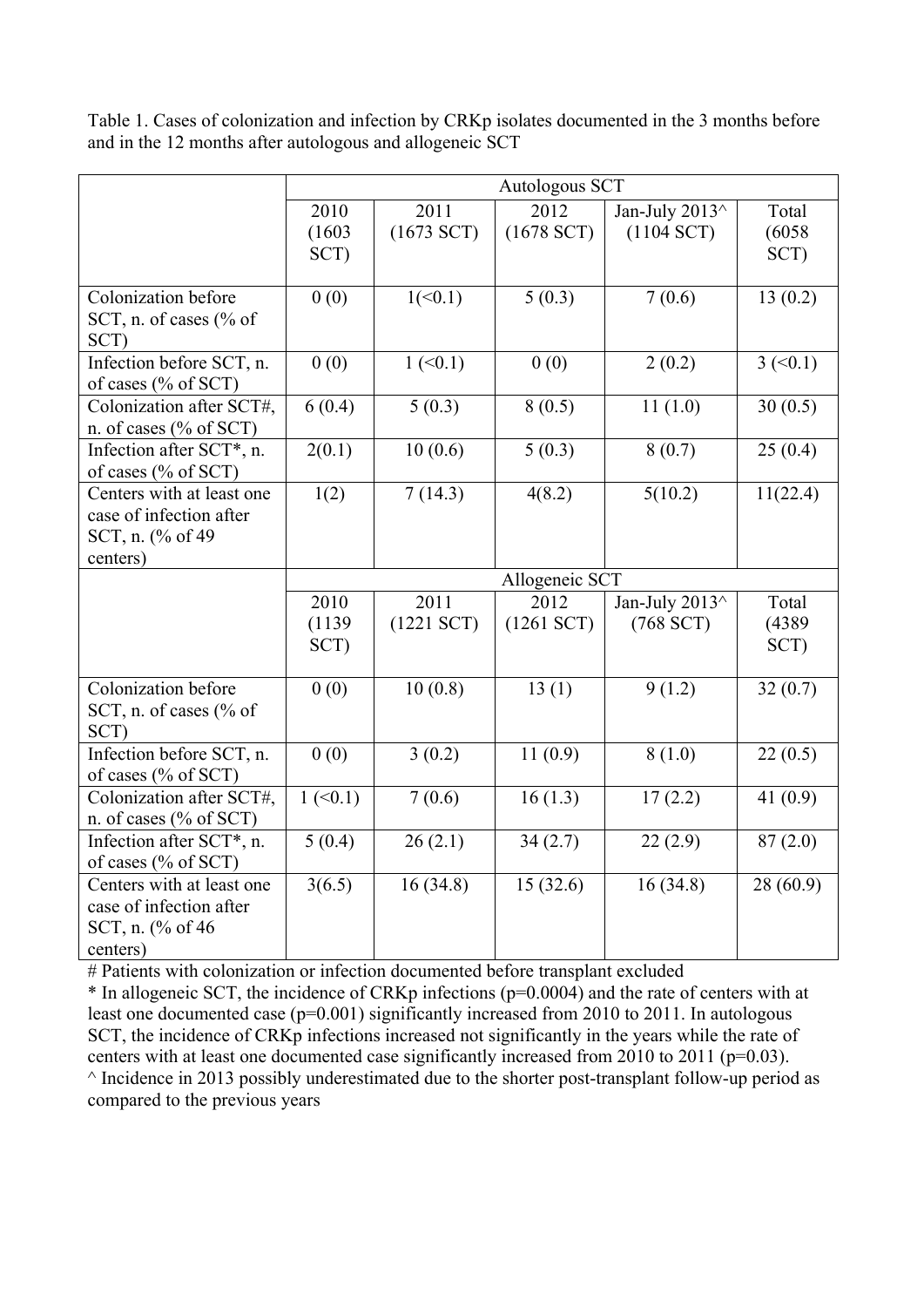| $(87 \text{ cases})$<br>$(25 \text{ cases})$<br>Male sex, n. $(\%)$<br>17(68)<br>50(57)<br>Age, years, median $\pm$ SD<br>$55 + 14.6$<br>$43 + 17.9$<br>Children, $\leq$ 18 years, n. (%)<br>1(4)<br>15(17.2)<br>Underlying disease, n. of cases $(\% )$<br>Acute myeloid leukemia<br>2(8.0)<br>38 (43.7)<br>Acute lymphoid leukemia<br>18(20.7)<br>$\theta$<br>Non Hodgkin lymphoma<br>13(52.0)<br>11(12.6)<br>Hodgkin lymphoma<br>2(8.0)<br>0<br>Multiple myeloma<br>7(28.0)<br>1(1.1)<br>Myelodisplastic syndrome<br>6(6.9)<br>0<br>Chronc myeloprolipherative disease<br>7(8.0)<br>0<br>Aplastic anemia<br>4(4.6)<br>0<br>Other<br>1(4.0)<br>2(2.3)<br>Phase of the underlying disease, n. of cases %<br>I complete remission<br>7(28.0)<br>28 (32.2)<br>$\geq$ II complete remission<br>10(40.0)<br>19(21.8)<br>Partial remission, chronic disease<br>5(20.0)<br>12(13.8)<br>Active disease<br>3(12.0)<br>28 (32.2)<br>Type of donor, n. of cases $(\%$ )<br>Matched related<br><b>NA</b><br>29(33.3)<br>Haploidentical<br>10(11.5)<br>Unrelated volunteer<br>41 $(47.1)$<br>Cord blood<br>7(8.0)<br>Type of conditioning regimen, n. of cases (%)<br>25(100)<br>Myeloablative<br>49 (56.3)<br>Non myeloablative-Reduced intensity<br>38 (43.7)<br>Time of onset from SCT, median days $\pm$ SD<br>$8 + 11.6$<br>$15 + 83.6$<br>Level of CRKp infection documentation, n. of cases (%)<br>Proven<br>23<br>77<br>$\overline{2}$<br>Probable*<br>10<br>Site of infection<br>22<br>Blood only<br>54<br>Blood plus lung<br>11<br>Blood plus skin<br>3<br>0<br>8<br>Bloos plus gut<br>0<br>Skin<br>$\theta$<br>Lung only<br>2<br>10<br>6(24)<br>43 (49.4)<br>Septic shock<br>Adequate first line antibiotic therapy $\omega$<br>6(24)<br>31 (35.6)<br>Tigecycline – gentamicin (+- meropenem)<br>11<br>$\boldsymbol{0}$<br>Colistin – gentamicin (+- meropenem)<br>$\overline{c}$<br>11<br>Colistin – tigecycline – gentamicin (+-meropenem)<br>$\overline{2}$<br>1<br>3<br>Colistin-Tigecycline – (+- meropenem)<br>7<br>Overall mortality at 3 months, no of cases (%)<br>61(70.1)<br>4(16) |                                                      | Autologous SCT | Allogeneic SCT |
|-----------------------------------------------------------------------------------------------------------------------------------------------------------------------------------------------------------------------------------------------------------------------------------------------------------------------------------------------------------------------------------------------------------------------------------------------------------------------------------------------------------------------------------------------------------------------------------------------------------------------------------------------------------------------------------------------------------------------------------------------------------------------------------------------------------------------------------------------------------------------------------------------------------------------------------------------------------------------------------------------------------------------------------------------------------------------------------------------------------------------------------------------------------------------------------------------------------------------------------------------------------------------------------------------------------------------------------------------------------------------------------------------------------------------------------------------------------------------------------------------------------------------------------------------------------------------------------------------------------------------------------------------------------------------------------------------------------------------------------------------------------------------------------------------------------------------------------------------------------------------------------------------------------------------------------------------------------------------------------------------------------------------------------------------------------------------------------------------|------------------------------------------------------|----------------|----------------|
|                                                                                                                                                                                                                                                                                                                                                                                                                                                                                                                                                                                                                                                                                                                                                                                                                                                                                                                                                                                                                                                                                                                                                                                                                                                                                                                                                                                                                                                                                                                                                                                                                                                                                                                                                                                                                                                                                                                                                                                                                                                                                               |                                                      |                |                |
|                                                                                                                                                                                                                                                                                                                                                                                                                                                                                                                                                                                                                                                                                                                                                                                                                                                                                                                                                                                                                                                                                                                                                                                                                                                                                                                                                                                                                                                                                                                                                                                                                                                                                                                                                                                                                                                                                                                                                                                                                                                                                               |                                                      |                |                |
|                                                                                                                                                                                                                                                                                                                                                                                                                                                                                                                                                                                                                                                                                                                                                                                                                                                                                                                                                                                                                                                                                                                                                                                                                                                                                                                                                                                                                                                                                                                                                                                                                                                                                                                                                                                                                                                                                                                                                                                                                                                                                               |                                                      |                |                |
|                                                                                                                                                                                                                                                                                                                                                                                                                                                                                                                                                                                                                                                                                                                                                                                                                                                                                                                                                                                                                                                                                                                                                                                                                                                                                                                                                                                                                                                                                                                                                                                                                                                                                                                                                                                                                                                                                                                                                                                                                                                                                               |                                                      |                |                |
|                                                                                                                                                                                                                                                                                                                                                                                                                                                                                                                                                                                                                                                                                                                                                                                                                                                                                                                                                                                                                                                                                                                                                                                                                                                                                                                                                                                                                                                                                                                                                                                                                                                                                                                                                                                                                                                                                                                                                                                                                                                                                               |                                                      |                |                |
|                                                                                                                                                                                                                                                                                                                                                                                                                                                                                                                                                                                                                                                                                                                                                                                                                                                                                                                                                                                                                                                                                                                                                                                                                                                                                                                                                                                                                                                                                                                                                                                                                                                                                                                                                                                                                                                                                                                                                                                                                                                                                               |                                                      |                |                |
|                                                                                                                                                                                                                                                                                                                                                                                                                                                                                                                                                                                                                                                                                                                                                                                                                                                                                                                                                                                                                                                                                                                                                                                                                                                                                                                                                                                                                                                                                                                                                                                                                                                                                                                                                                                                                                                                                                                                                                                                                                                                                               |                                                      |                |                |
|                                                                                                                                                                                                                                                                                                                                                                                                                                                                                                                                                                                                                                                                                                                                                                                                                                                                                                                                                                                                                                                                                                                                                                                                                                                                                                                                                                                                                                                                                                                                                                                                                                                                                                                                                                                                                                                                                                                                                                                                                                                                                               |                                                      |                |                |
|                                                                                                                                                                                                                                                                                                                                                                                                                                                                                                                                                                                                                                                                                                                                                                                                                                                                                                                                                                                                                                                                                                                                                                                                                                                                                                                                                                                                                                                                                                                                                                                                                                                                                                                                                                                                                                                                                                                                                                                                                                                                                               |                                                      |                |                |
|                                                                                                                                                                                                                                                                                                                                                                                                                                                                                                                                                                                                                                                                                                                                                                                                                                                                                                                                                                                                                                                                                                                                                                                                                                                                                                                                                                                                                                                                                                                                                                                                                                                                                                                                                                                                                                                                                                                                                                                                                                                                                               |                                                      |                |                |
|                                                                                                                                                                                                                                                                                                                                                                                                                                                                                                                                                                                                                                                                                                                                                                                                                                                                                                                                                                                                                                                                                                                                                                                                                                                                                                                                                                                                                                                                                                                                                                                                                                                                                                                                                                                                                                                                                                                                                                                                                                                                                               |                                                      |                |                |
|                                                                                                                                                                                                                                                                                                                                                                                                                                                                                                                                                                                                                                                                                                                                                                                                                                                                                                                                                                                                                                                                                                                                                                                                                                                                                                                                                                                                                                                                                                                                                                                                                                                                                                                                                                                                                                                                                                                                                                                                                                                                                               |                                                      |                |                |
|                                                                                                                                                                                                                                                                                                                                                                                                                                                                                                                                                                                                                                                                                                                                                                                                                                                                                                                                                                                                                                                                                                                                                                                                                                                                                                                                                                                                                                                                                                                                                                                                                                                                                                                                                                                                                                                                                                                                                                                                                                                                                               |                                                      |                |                |
|                                                                                                                                                                                                                                                                                                                                                                                                                                                                                                                                                                                                                                                                                                                                                                                                                                                                                                                                                                                                                                                                                                                                                                                                                                                                                                                                                                                                                                                                                                                                                                                                                                                                                                                                                                                                                                                                                                                                                                                                                                                                                               |                                                      |                |                |
|                                                                                                                                                                                                                                                                                                                                                                                                                                                                                                                                                                                                                                                                                                                                                                                                                                                                                                                                                                                                                                                                                                                                                                                                                                                                                                                                                                                                                                                                                                                                                                                                                                                                                                                                                                                                                                                                                                                                                                                                                                                                                               |                                                      |                |                |
|                                                                                                                                                                                                                                                                                                                                                                                                                                                                                                                                                                                                                                                                                                                                                                                                                                                                                                                                                                                                                                                                                                                                                                                                                                                                                                                                                                                                                                                                                                                                                                                                                                                                                                                                                                                                                                                                                                                                                                                                                                                                                               |                                                      |                |                |
|                                                                                                                                                                                                                                                                                                                                                                                                                                                                                                                                                                                                                                                                                                                                                                                                                                                                                                                                                                                                                                                                                                                                                                                                                                                                                                                                                                                                                                                                                                                                                                                                                                                                                                                                                                                                                                                                                                                                                                                                                                                                                               |                                                      |                |                |
|                                                                                                                                                                                                                                                                                                                                                                                                                                                                                                                                                                                                                                                                                                                                                                                                                                                                                                                                                                                                                                                                                                                                                                                                                                                                                                                                                                                                                                                                                                                                                                                                                                                                                                                                                                                                                                                                                                                                                                                                                                                                                               |                                                      |                |                |
|                                                                                                                                                                                                                                                                                                                                                                                                                                                                                                                                                                                                                                                                                                                                                                                                                                                                                                                                                                                                                                                                                                                                                                                                                                                                                                                                                                                                                                                                                                                                                                                                                                                                                                                                                                                                                                                                                                                                                                                                                                                                                               |                                                      |                |                |
|                                                                                                                                                                                                                                                                                                                                                                                                                                                                                                                                                                                                                                                                                                                                                                                                                                                                                                                                                                                                                                                                                                                                                                                                                                                                                                                                                                                                                                                                                                                                                                                                                                                                                                                                                                                                                                                                                                                                                                                                                                                                                               |                                                      |                |                |
|                                                                                                                                                                                                                                                                                                                                                                                                                                                                                                                                                                                                                                                                                                                                                                                                                                                                                                                                                                                                                                                                                                                                                                                                                                                                                                                                                                                                                                                                                                                                                                                                                                                                                                                                                                                                                                                                                                                                                                                                                                                                                               |                                                      |                |                |
|                                                                                                                                                                                                                                                                                                                                                                                                                                                                                                                                                                                                                                                                                                                                                                                                                                                                                                                                                                                                                                                                                                                                                                                                                                                                                                                                                                                                                                                                                                                                                                                                                                                                                                                                                                                                                                                                                                                                                                                                                                                                                               |                                                      |                |                |
|                                                                                                                                                                                                                                                                                                                                                                                                                                                                                                                                                                                                                                                                                                                                                                                                                                                                                                                                                                                                                                                                                                                                                                                                                                                                                                                                                                                                                                                                                                                                                                                                                                                                                                                                                                                                                                                                                                                                                                                                                                                                                               |                                                      |                |                |
|                                                                                                                                                                                                                                                                                                                                                                                                                                                                                                                                                                                                                                                                                                                                                                                                                                                                                                                                                                                                                                                                                                                                                                                                                                                                                                                                                                                                                                                                                                                                                                                                                                                                                                                                                                                                                                                                                                                                                                                                                                                                                               |                                                      |                |                |
|                                                                                                                                                                                                                                                                                                                                                                                                                                                                                                                                                                                                                                                                                                                                                                                                                                                                                                                                                                                                                                                                                                                                                                                                                                                                                                                                                                                                                                                                                                                                                                                                                                                                                                                                                                                                                                                                                                                                                                                                                                                                                               |                                                      |                |                |
|                                                                                                                                                                                                                                                                                                                                                                                                                                                                                                                                                                                                                                                                                                                                                                                                                                                                                                                                                                                                                                                                                                                                                                                                                                                                                                                                                                                                                                                                                                                                                                                                                                                                                                                                                                                                                                                                                                                                                                                                                                                                                               |                                                      |                |                |
|                                                                                                                                                                                                                                                                                                                                                                                                                                                                                                                                                                                                                                                                                                                                                                                                                                                                                                                                                                                                                                                                                                                                                                                                                                                                                                                                                                                                                                                                                                                                                                                                                                                                                                                                                                                                                                                                                                                                                                                                                                                                                               |                                                      |                |                |
|                                                                                                                                                                                                                                                                                                                                                                                                                                                                                                                                                                                                                                                                                                                                                                                                                                                                                                                                                                                                                                                                                                                                                                                                                                                                                                                                                                                                                                                                                                                                                                                                                                                                                                                                                                                                                                                                                                                                                                                                                                                                                               |                                                      |                |                |
|                                                                                                                                                                                                                                                                                                                                                                                                                                                                                                                                                                                                                                                                                                                                                                                                                                                                                                                                                                                                                                                                                                                                                                                                                                                                                                                                                                                                                                                                                                                                                                                                                                                                                                                                                                                                                                                                                                                                                                                                                                                                                               |                                                      |                |                |
|                                                                                                                                                                                                                                                                                                                                                                                                                                                                                                                                                                                                                                                                                                                                                                                                                                                                                                                                                                                                                                                                                                                                                                                                                                                                                                                                                                                                                                                                                                                                                                                                                                                                                                                                                                                                                                                                                                                                                                                                                                                                                               |                                                      |                |                |
|                                                                                                                                                                                                                                                                                                                                                                                                                                                                                                                                                                                                                                                                                                                                                                                                                                                                                                                                                                                                                                                                                                                                                                                                                                                                                                                                                                                                                                                                                                                                                                                                                                                                                                                                                                                                                                                                                                                                                                                                                                                                                               |                                                      |                |                |
|                                                                                                                                                                                                                                                                                                                                                                                                                                                                                                                                                                                                                                                                                                                                                                                                                                                                                                                                                                                                                                                                                                                                                                                                                                                                                                                                                                                                                                                                                                                                                                                                                                                                                                                                                                                                                                                                                                                                                                                                                                                                                               |                                                      |                |                |
|                                                                                                                                                                                                                                                                                                                                                                                                                                                                                                                                                                                                                                                                                                                                                                                                                                                                                                                                                                                                                                                                                                                                                                                                                                                                                                                                                                                                                                                                                                                                                                                                                                                                                                                                                                                                                                                                                                                                                                                                                                                                                               |                                                      |                |                |
|                                                                                                                                                                                                                                                                                                                                                                                                                                                                                                                                                                                                                                                                                                                                                                                                                                                                                                                                                                                                                                                                                                                                                                                                                                                                                                                                                                                                                                                                                                                                                                                                                                                                                                                                                                                                                                                                                                                                                                                                                                                                                               |                                                      |                |                |
|                                                                                                                                                                                                                                                                                                                                                                                                                                                                                                                                                                                                                                                                                                                                                                                                                                                                                                                                                                                                                                                                                                                                                                                                                                                                                                                                                                                                                                                                                                                                                                                                                                                                                                                                                                                                                                                                                                                                                                                                                                                                                               |                                                      |                |                |
|                                                                                                                                                                                                                                                                                                                                                                                                                                                                                                                                                                                                                                                                                                                                                                                                                                                                                                                                                                                                                                                                                                                                                                                                                                                                                                                                                                                                                                                                                                                                                                                                                                                                                                                                                                                                                                                                                                                                                                                                                                                                                               |                                                      |                |                |
|                                                                                                                                                                                                                                                                                                                                                                                                                                                                                                                                                                                                                                                                                                                                                                                                                                                                                                                                                                                                                                                                                                                                                                                                                                                                                                                                                                                                                                                                                                                                                                                                                                                                                                                                                                                                                                                                                                                                                                                                                                                                                               |                                                      |                |                |
|                                                                                                                                                                                                                                                                                                                                                                                                                                                                                                                                                                                                                                                                                                                                                                                                                                                                                                                                                                                                                                                                                                                                                                                                                                                                                                                                                                                                                                                                                                                                                                                                                                                                                                                                                                                                                                                                                                                                                                                                                                                                                               |                                                      |                |                |
|                                                                                                                                                                                                                                                                                                                                                                                                                                                                                                                                                                                                                                                                                                                                                                                                                                                                                                                                                                                                                                                                                                                                                                                                                                                                                                                                                                                                                                                                                                                                                                                                                                                                                                                                                                                                                                                                                                                                                                                                                                                                                               |                                                      |                |                |
|                                                                                                                                                                                                                                                                                                                                                                                                                                                                                                                                                                                                                                                                                                                                                                                                                                                                                                                                                                                                                                                                                                                                                                                                                                                                                                                                                                                                                                                                                                                                                                                                                                                                                                                                                                                                                                                                                                                                                                                                                                                                                               |                                                      |                |                |
|                                                                                                                                                                                                                                                                                                                                                                                                                                                                                                                                                                                                                                                                                                                                                                                                                                                                                                                                                                                                                                                                                                                                                                                                                                                                                                                                                                                                                                                                                                                                                                                                                                                                                                                                                                                                                                                                                                                                                                                                                                                                                               |                                                      |                |                |
|                                                                                                                                                                                                                                                                                                                                                                                                                                                                                                                                                                                                                                                                                                                                                                                                                                                                                                                                                                                                                                                                                                                                                                                                                                                                                                                                                                                                                                                                                                                                                                                                                                                                                                                                                                                                                                                                                                                                                                                                                                                                                               |                                                      |                |                |
|                                                                                                                                                                                                                                                                                                                                                                                                                                                                                                                                                                                                                                                                                                                                                                                                                                                                                                                                                                                                                                                                                                                                                                                                                                                                                                                                                                                                                                                                                                                                                                                                                                                                                                                                                                                                                                                                                                                                                                                                                                                                                               |                                                      |                |                |
|                                                                                                                                                                                                                                                                                                                                                                                                                                                                                                                                                                                                                                                                                                                                                                                                                                                                                                                                                                                                                                                                                                                                                                                                                                                                                                                                                                                                                                                                                                                                                                                                                                                                                                                                                                                                                                                                                                                                                                                                                                                                                               |                                                      |                |                |
|                                                                                                                                                                                                                                                                                                                                                                                                                                                                                                                                                                                                                                                                                                                                                                                                                                                                                                                                                                                                                                                                                                                                                                                                                                                                                                                                                                                                                                                                                                                                                                                                                                                                                                                                                                                                                                                                                                                                                                                                                                                                                               |                                                      |                |                |
|                                                                                                                                                                                                                                                                                                                                                                                                                                                                                                                                                                                                                                                                                                                                                                                                                                                                                                                                                                                                                                                                                                                                                                                                                                                                                                                                                                                                                                                                                                                                                                                                                                                                                                                                                                                                                                                                                                                                                                                                                                                                                               | Deaths attributed to CRKp infection, n. of cases (%) | 4(100)         | 56 (91.8)      |

Table 2. Characteristics of patients with CRKp infection documented after autologous and allogeneic SCT.

NA: not applicable; # after engraftment in 35 cases (40%)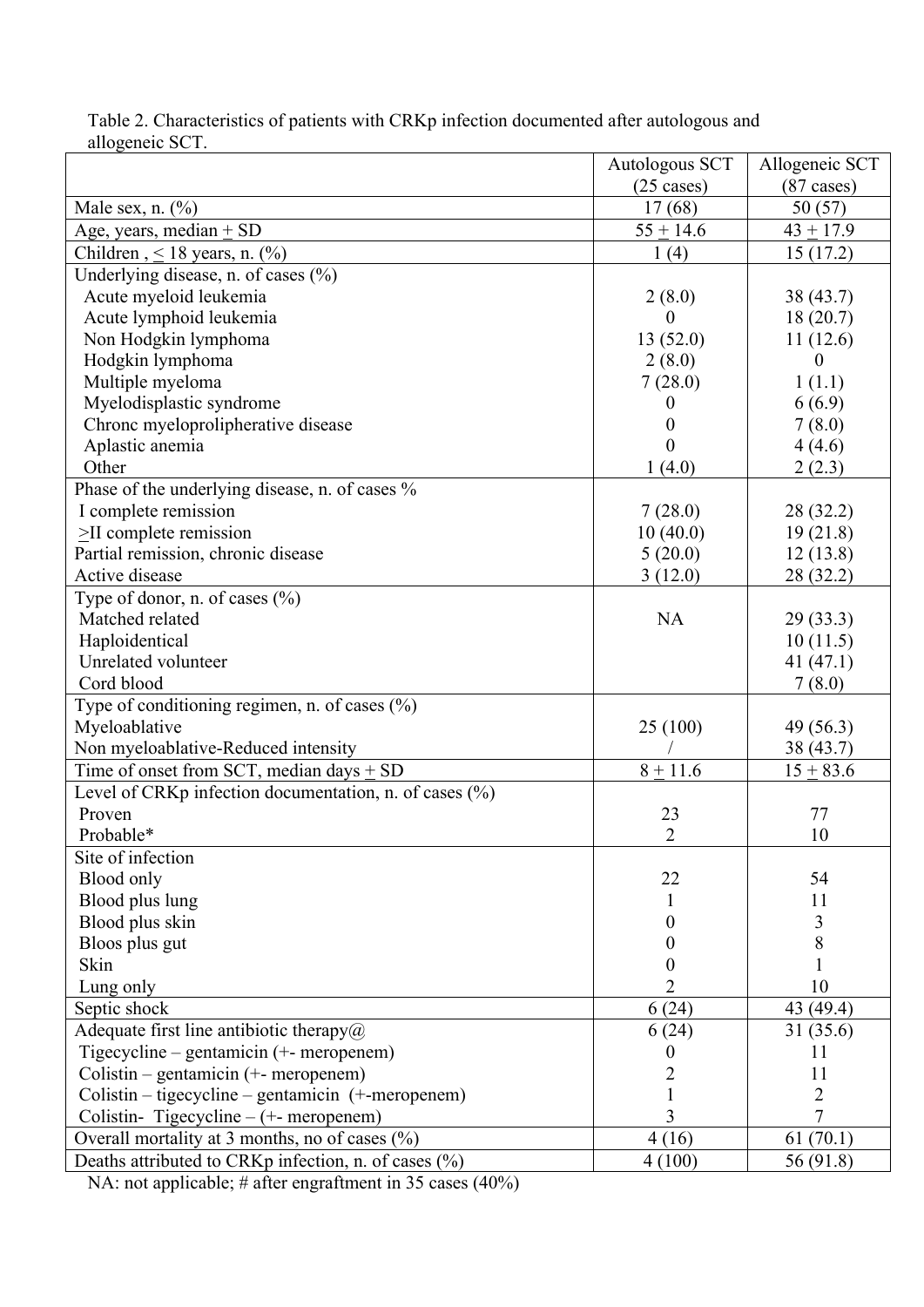\*all cases of pulmonary infiltrate with CRKp isolation from respiratory tract and no evidence of other pathogens.

@ First line antibiotic therapy was considered adequate if included at least two of colistin, tigecycline and gentamicin, with at least one drug in vitro active against the isolate

| Twore 5: Correlation overfour Cruzy pool transplain integrations and previous Cruzy houranted |                                                             |                |  |  |
|-----------------------------------------------------------------------------------------------|-------------------------------------------------------------|----------------|--|--|
| Type ant timing of CRKp                                                                       | No. of post transplant infections /no. of pts with previous |                |  |  |
| isolation                                                                                     | isolation $(\% )$                                           |                |  |  |
|                                                                                               | Autologous SCT                                              | Allogeneic SCT |  |  |
| Colonization before transplant                                                                | 3/13(23.1)                                                  | 10/32(31.2)    |  |  |
| Infection before transplant                                                                   | $1/3$ (33.3)                                                | 10/22(45.4)    |  |  |
| Colonization after transplant                                                                 | 9/30(30)                                                    | 10/41(24.4)    |  |  |

Table 3. Correlation between CRKp post transplant infections and previous CRKp isolation